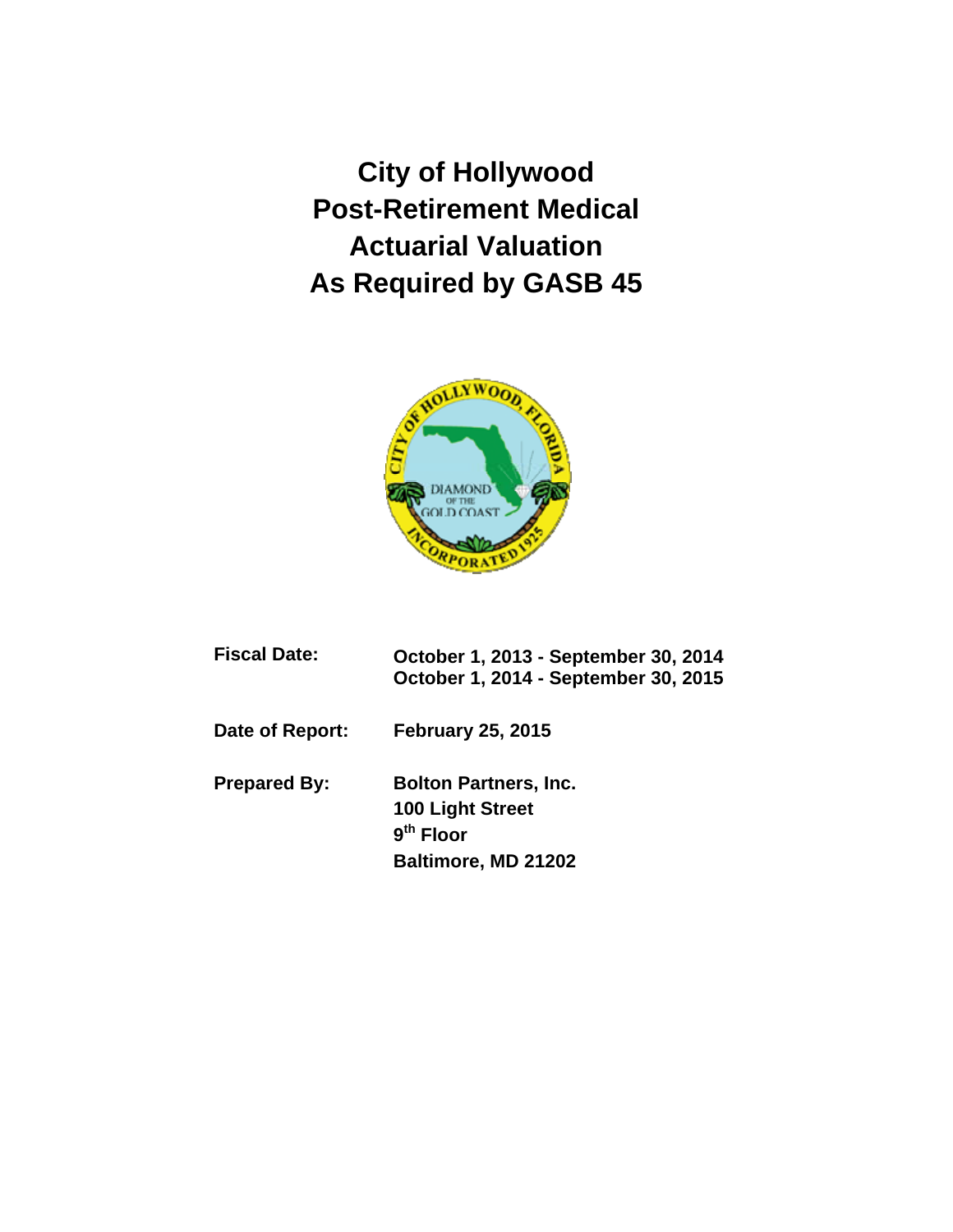

February 18, 2015

Matthew Lalla Director, Financial Services 2600 Hollywood Blvd., Room 119 Hollywood, FL 33022-9045

Dear Matthew:

The following sets forth the October 1, 2013 and October 1, 2014 GASB 45 Annual Expense for the City of Hollywood for the Fiscal Years Ending September 30, 2014 and September 30, 2015.

This report has been prepared for the City of Hollywood for the purposes of complying with the GASB45 accounting standard. It is neither intended nor necessarily suitable for other purposes. Bolton Partners is not responsible for the consequences of any other use nor the reliance upon this report by any other party.

In general Post Retirement medical valuations are based on an assumption for post-retirement medical increases. If medical costs increase at a rate greater than our assumption there could be a dramatic increase in the cost. The report shows the impact of 1 percent (over all years) increase in the medical trend assumption. Future actuarial measurements may differ significantly from the current measurements presented in this report, due to such factors as the following: plan experience differing from that anticipated by the economic or demographic assumptions; changes in economic or demographic assumptions; increases or decreases expected as part of the natural operation of the methodology used for these measurements (such as the end of an amortization period or additional cost or contribution requirements based on the plan's funded status); and changes in plan provisions, applicable law or accounting rules.

The report is based on January 1, 2015 census data. The census data was submitted by the City as well as premiums for fiscal year 2014 – 2015. We have not performed an audit on the data and have relied on this information for purposes of preparing this report.

The actuarial methods and assumptions used in this report comply with GASB 45 and the actuarial standards of practice promulgated by the Actuarial Standards Board.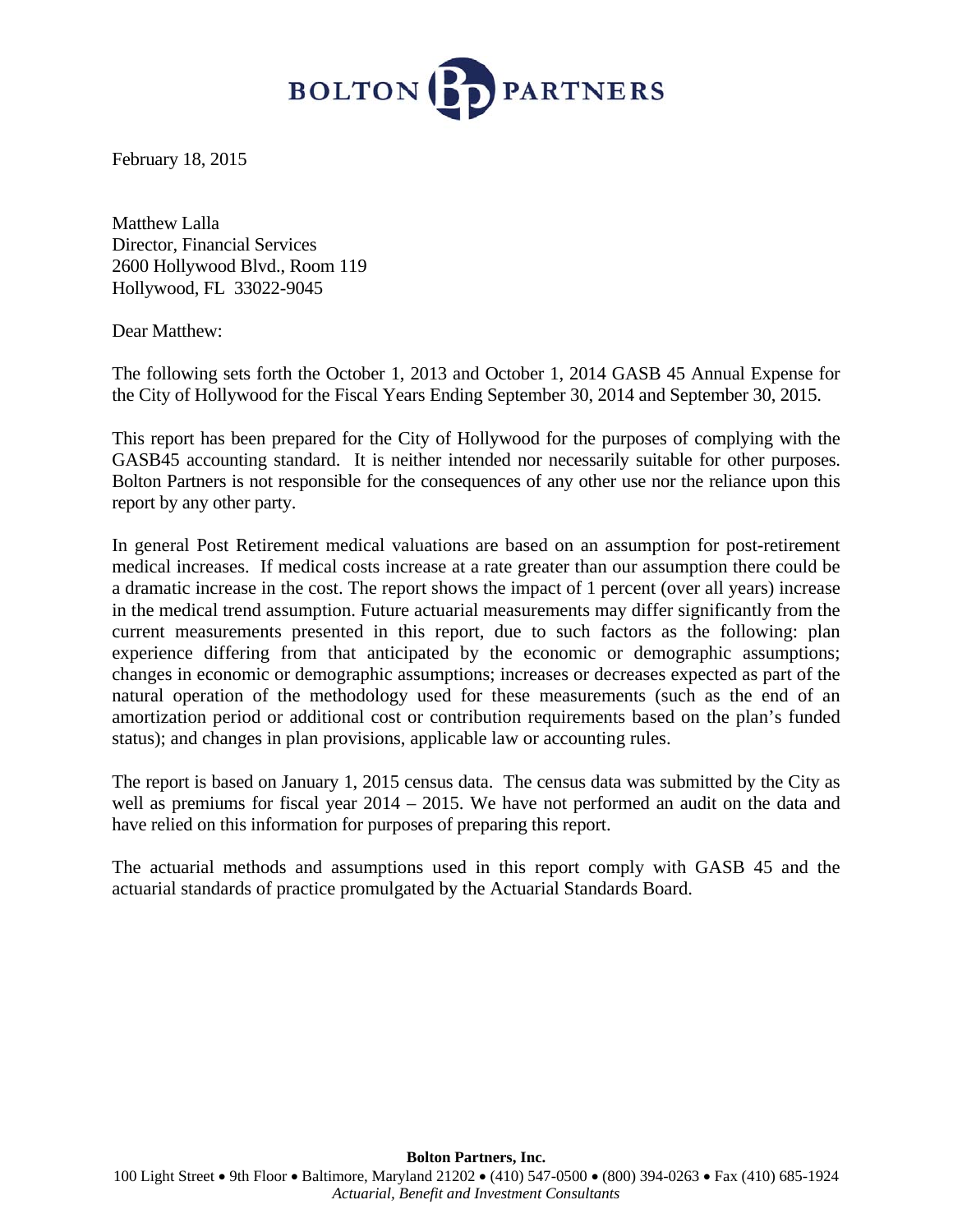Mr. Matthew Lalla February 25, 2015 Page Two

Bolton Partners is completely independent of the City of Hollywood, its programs, activities, or any of its officers or key personnel. We and anyone closely associated with us does not have any relationship which would impair our independence on this assignment.

Kevin Binder is a Member of the American Academy of Actuaries and meets the Qualification Standards of the American Academy of Actuaries to render the actuarial opinion contained in this report.

Respectfully submitted,

 $\overline{a}$ 

 $4728$ 

Kevin Binder, F.S.A., M.A.A.A. Carolyn Bourg Consultant Consultant (443) 573-3906 (443) 703-2519 KBinder@BoltonPartners.com CBourg@BoltonPartners.com

Cardyn Day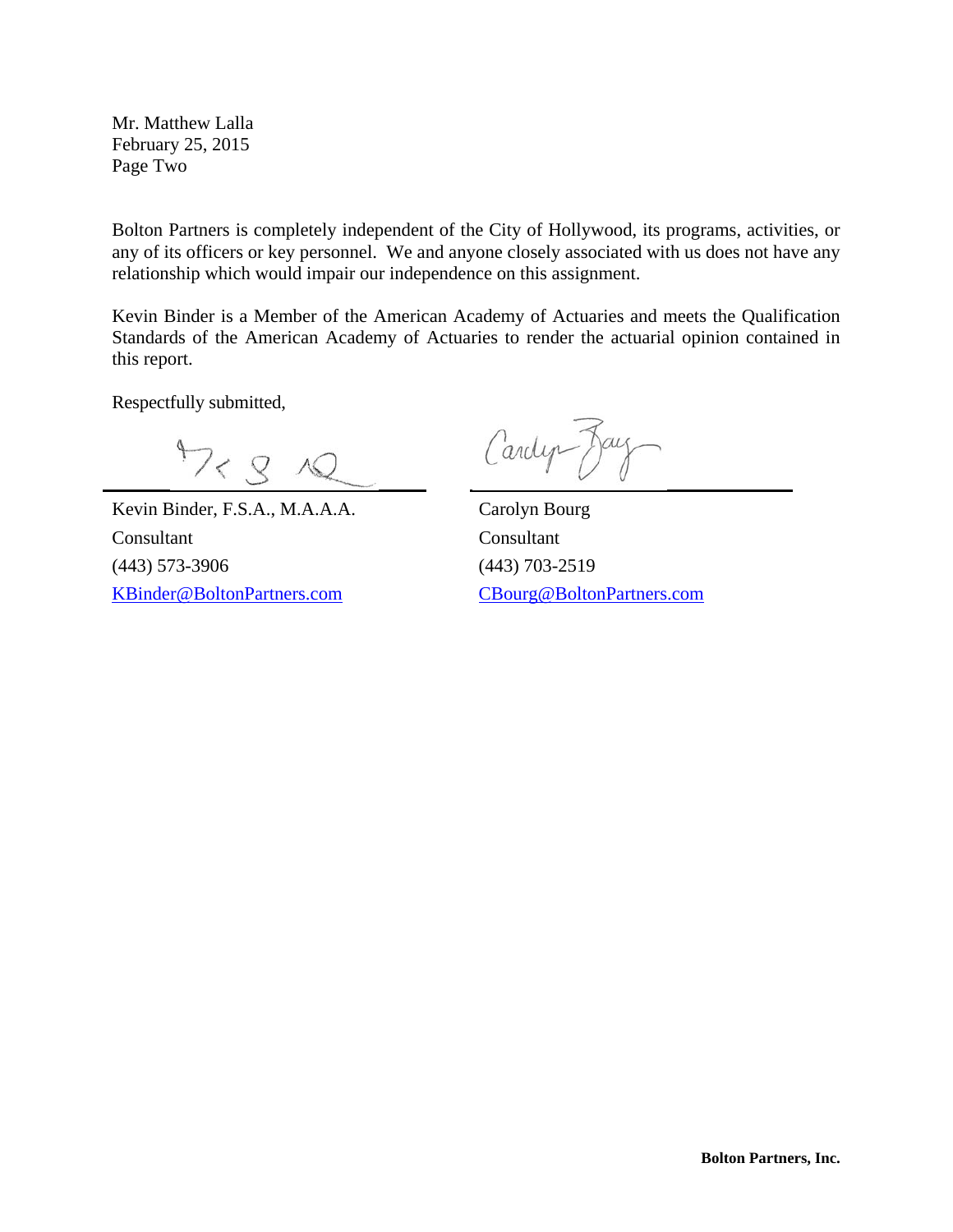# **Table of Contents**

| 1.             |    |  |
|----------------|----|--|
|                |    |  |
|                |    |  |
|                |    |  |
|                |    |  |
|                |    |  |
|                |    |  |
|                |    |  |
|                |    |  |
|                |    |  |
|                |    |  |
|                |    |  |
|                |    |  |
|                |    |  |
|                |    |  |
|                |    |  |
|                |    |  |
| 2.             |    |  |
|                |    |  |
| 3.             |    |  |
|                |    |  |
|                |    |  |
|                |    |  |
|                |    |  |
|                |    |  |
|                |    |  |
|                |    |  |
| $\mathbf{4}$ . |    |  |
|                |    |  |
|                |    |  |
|                |    |  |
|                |    |  |
| 5.             |    |  |
|                |    |  |
|                |    |  |
|                |    |  |
|                |    |  |
|                |    |  |
|                |    |  |
|                |    |  |
|                |    |  |
|                |    |  |
|                |    |  |
|                |    |  |
|                |    |  |
|                | 21 |  |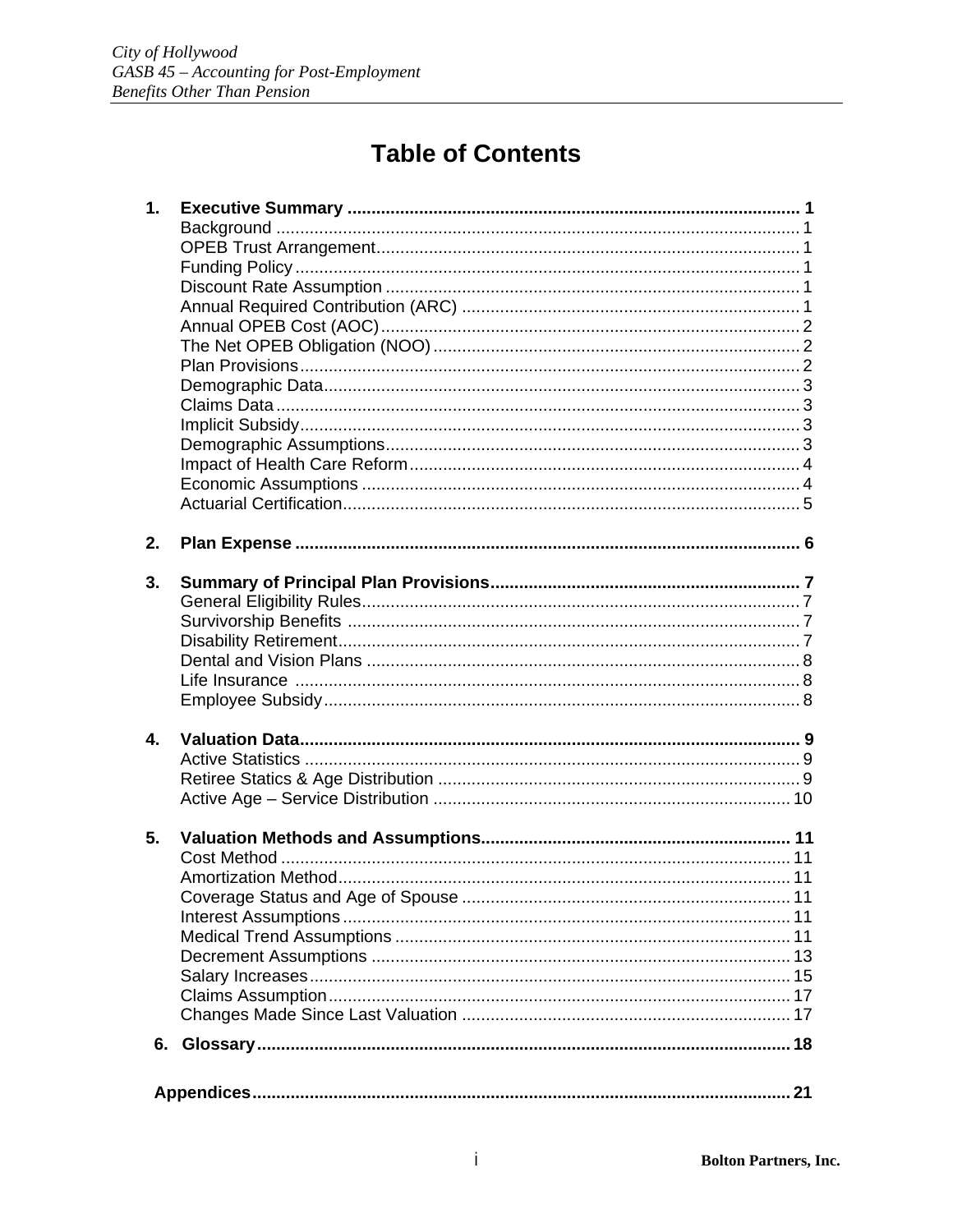## **1. Executive Summary**

## **Background**

In June 2004 the Government Accounting Standards Board (GASB) released Statement 45 which revised the GAAP accounting standards for post employment benefits other than pensions (OPEB). This standard will be applied to post employment medical benefits that are provided to The City of Hollywood retirees. Prior to the standard these benefits were accounted for on a pay as you go basis. This standard requires that these benefits be accounted for on an accrual basis.

This report determines the expense under the standard for the City of Hollywood for FYE 2014 and FYE 2015.

## **OPEB Trust Arrangement**

The City has not set up a trust to prefund benefits. They will pay benefits on a pay-as-you-go basis.

## **Funding Policy**

It is our understanding that the City of Hollywood will not make a contribution to the trust in FYE 2014 or FYE 2015.

### **Discount Rate Assumption**

The discount rate used to determine the liabilities under GASB 45 depends upon the City's funding policy. The discount rate assumption for governments (like the City of Hollywood) that do not establish an irrevocable trust to prefund benefits is the long term expected rate of return on internal government funds.

The discount rate assumption for disclosure purposes for FYE 2014 and FYE 2015 is 4.00%.

## **Annual Required Contribution (ARC)**

The City of Hollywood's ARC is shown in Section 2. The ARC for the FYE September 30, 2014 is \$30,368,000. The ARC is equal to cost of the accrual (the normal cost) plus an amortization payment towards the unfunded liability. There is no requirement to pay the ARC, it is an accounting term. The actual pay as you go cost for OPEB benefits during the same period is estimated to be \$10,242,000. The ARC for the FYE September 30, 2015 is \$32,405,000.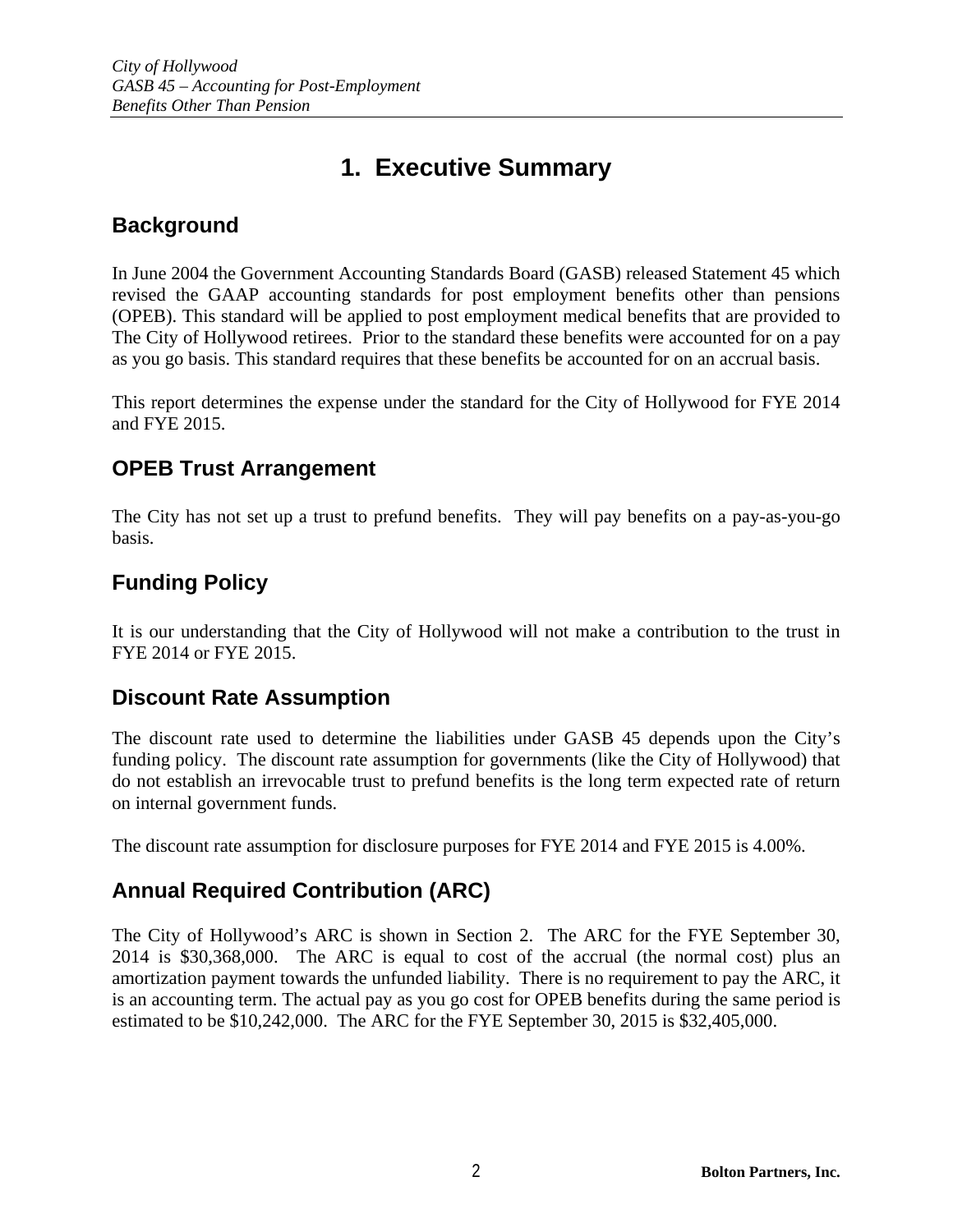## **Annual OPEB Cost (AOC)**

If there is a Net OPEB Obligation (NOO) as of the beginning of the Fiscal Year, the ARC is adjusted by adding interest on the NOO and subtracting the amortized amount of the NOO. The adjusted ARC is called the Annual OPEB Cost (AOC). The City of Hollywood's AOC is shown in Section 2. The AOC for the FYE September 30, 2014 is \$29,095,000. The AOC for the FYE September 30, 2015 is \$30,647,000.

## **The Net OPEB Obligation (NOO)**

The Net OPEB Obligation (NOO) is the cumulative difference between the AOC and payments made for OPEB benefits (to a trust or directly to participants). This amount is a liability on the statement of net financial position. Because the FYE 2013 expense exceeded benefit payments to participants there is a NOO. We estimate that the NOO will increase to \$143,867,543 as of September 30, 2014.

## **Plan Provisions**

Certain Other Post-Employment Benefits (OPEB) are available to all employees retiring from the City under the provisions of Disability, Early or Normal Retirement, as described in Section 3. The OPEB benefits include lifetime access to coverage for the retiree and dependents under the Medical and Prescription Plans as well as participation in the Dental, Vision, and Group Life insurance plans sponsored by the City for employees.

Eligible retirees may choose the same Medical Plan available to active employees of the City. Dependents of retirees may be covered at the retiree's option the same as dependents of active employees. Prescription Drug coverage is automatically extended to retirees and their dependents who continue coverage under the Medical Plan. Covered retirees and their dependents are subject to all the same Medical and Prescription benefits and rules for coverage as are active employees. Retirees and their dependents age 65 and over are required to enroll in r Medicare Part B in order to remain covered under the program. The plan pays as secondary for claims otherwise covered under Medicare.

Deferred retirements are not allowed to elect coverage at the time of retirement.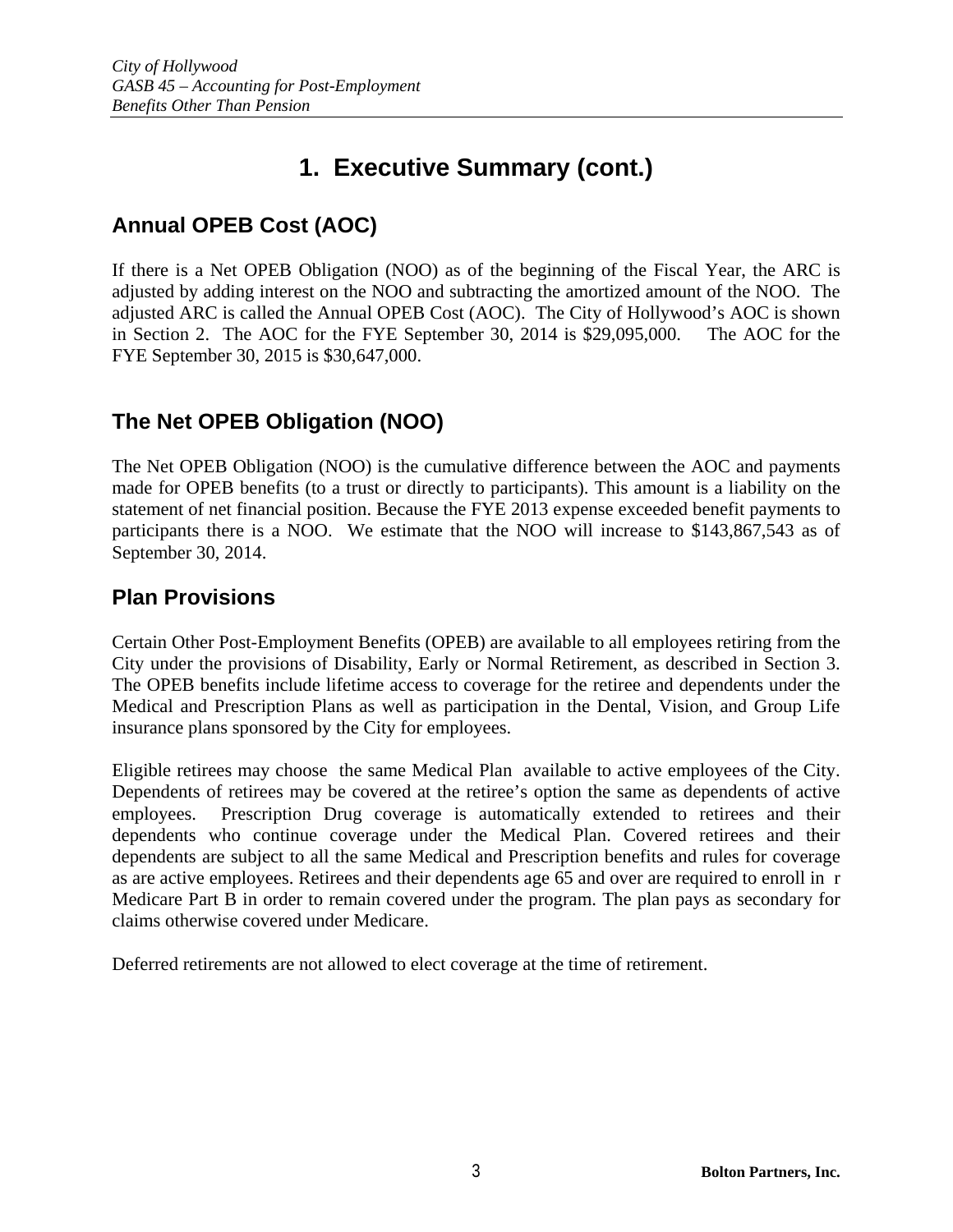## **Demographic Data**

Demographic data as of January 1, 2015 was provided by the City of Hollywood. This data included current medical coverage for current employees and retirees.

Because the census data is less than 24 months before the first day of fiscal year 2014, it can be relied on to comply with GASB 45 for FYE 2014 and FYE 2015.

Although we have not audited this data we have no reason to believe that it is inaccurate.

## **Claims Data**

We received paid claims and enrollment from  $12/1/2012$  to  $10/31/2014$  for active employees and Retirees. The City provided monthly premium Equivalent rates effective October 1, 2014. The City also provided us with the current Administrative Services Only (ASO) Fees and Stop-loss rates.

### **Implicit Subsidy**

The published insurance rates for persons prior to Medicare eligibility are based primarily on the healthcare usage of active employees. Since retirees use healthcare at a rate much higher than employees, using these blended rates creates an implicit subsidy for the retiree group. GASB 45 requires that the claims assumption we use for this valuation be based on the actual per-capita retiree cost. The difference between the actual usage of healthcare by retirees and the assumption built into the published rates is identified as the implicit subsidy amount. The impact on rates can be seen in Section 5. The liabilities could be reduced by publishing rates for retirees prior to Medicare eligibility that more closely reflect the true cost of healthcare for each group.

## **Demographic Assumptions**

Demographic assumptions mirror those used for the pension plan.

Section 5 details the assumptions for electing coverage.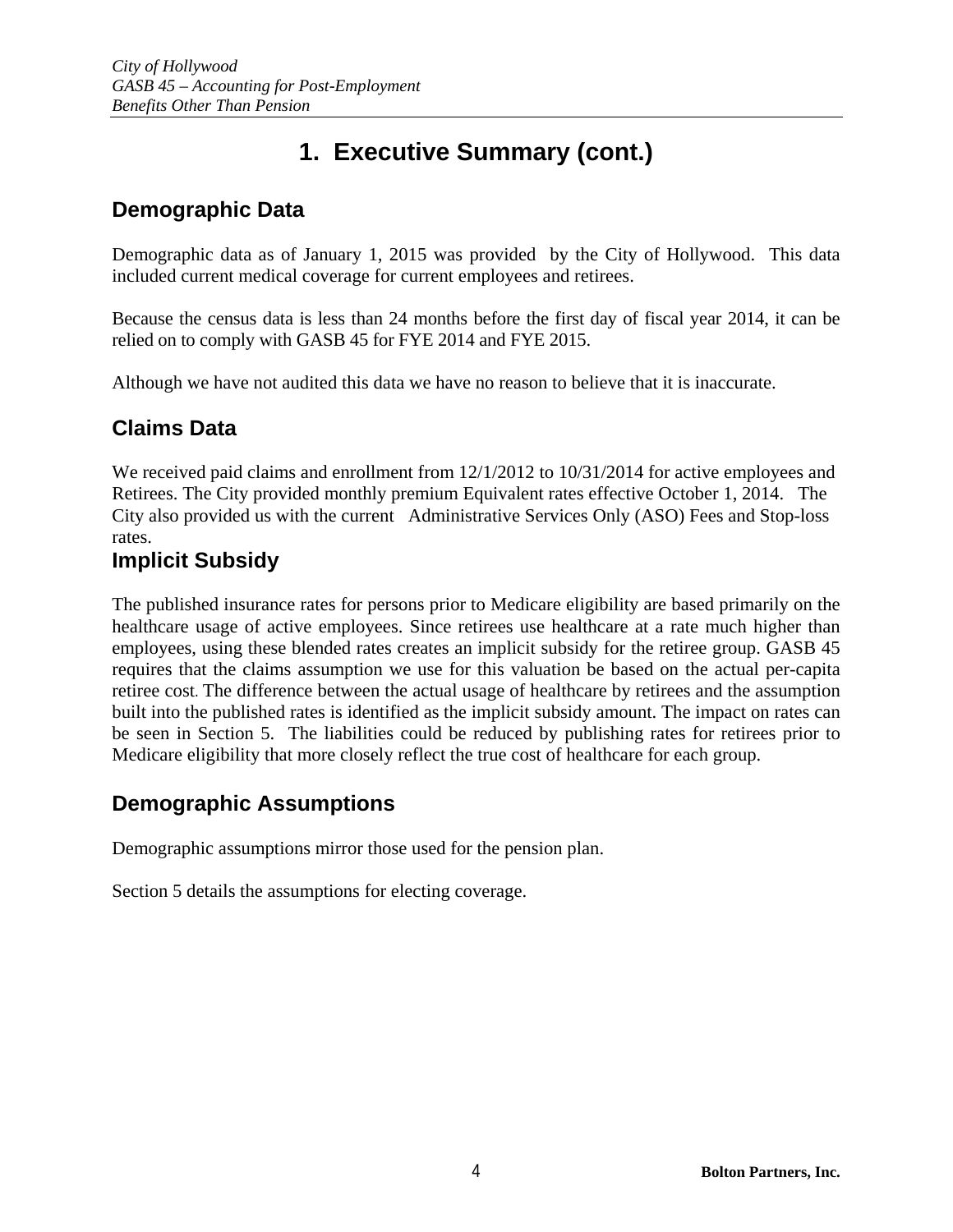### **Impact of Health Care Reform**

We have adjusted the medical care trend due to the projected impact of the "Cadillac Tax". The Cadillac Tax is one of the provisions of the Affordable Care Act (ACA) of 2010. The Cadillac Tax provision is effective in 2018. The Cadillac Tax only applies to plans that cost \$10,200 or more for an individual or \$27,500 per family. There will be a 40 percent excise tax for expenditures over these thresholds. The cost thresholds are indexed by general inflation each year after 2018. Because medical trends are projected to be higher than general inflation we would expect the percentage of the premium that is subject to the premium tax to increase over time.

There are other provisions of the ACA that could impact future costs. Some of the provisions (for example risk adjustment charges for plans that cover healthier populations) could increase costs, while others (for example, less uninsured care costs might be passed on to those with insurance) may reduce costs over time. Because the impact of these provisions is unclear at this time, we have made no other adjustments to the medical care trend.

### **Economic Assumptions**

The discount rate is 4.00%.

The medical trend assumption is based on a model developed using the Society of Actuaries (SOA) Long-Run Medical Cost Trend Model baseline assumptions. The SOA Model was released in December 2007 and updated in September 2014. The following baseline assumptions were used as input variables into this model:

| Rate of Inflation                               | 2.4%  |
|-------------------------------------------------|-------|
| Rate of Growth in Real Income / GDP per capita  | 1.5%  |
| Extra Trend due to Technology and other factors | 1.0%  |
| Health Share of GDP Resistance Point            | 25.0% |
| Year for Limiting Cost Growth to GDP Growth     | 2075  |

The medical trend was increased to reflect the impact of the Cadillac Tax, for this purposed general inflation was assumed to be 2.75 percent per annum.

Payroll is assumed to increase at 3.0% per annum. This assumption is used to determine the level percentage of payroll amortization factor.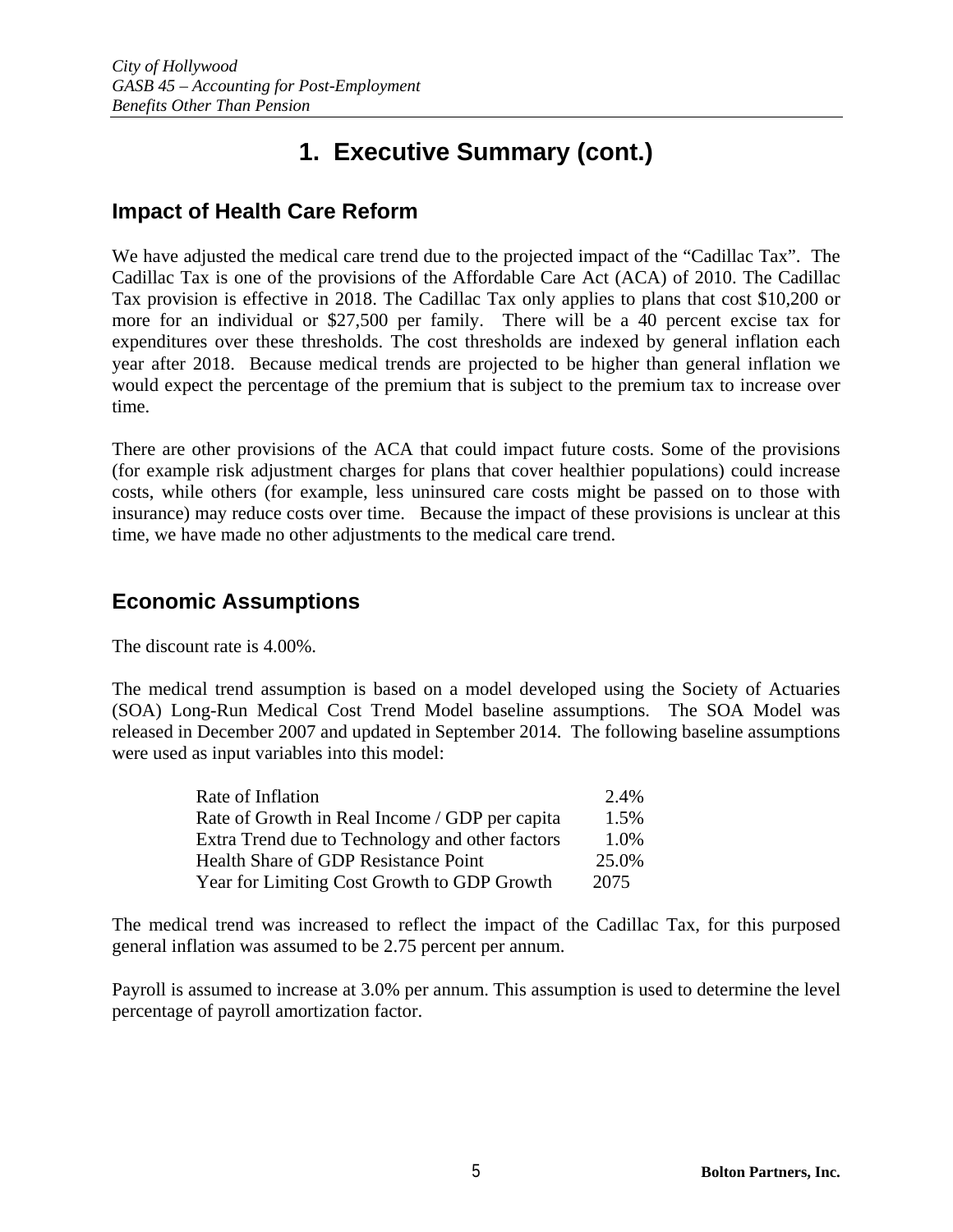## **Actuarial Certification**

In preparing the valuation we relied on demographic and premiums provided by the City of Hollywood. We reviewed the data for reasonableness, but did not audit the data. The actuarial methods and assumptions used in this report comply with GASB 45 and the actuarial standards of practice promulgated by the Actuarial Standards Board.

Future medical care cost increase rates are unpredictable and could be volatile. They will depend upon the economy, future health care delivery systems and emerging technologies. The trend rate selected is based on an economic model developed by a health care economist for the Society of Actuaries. Future medical trend increases could vary significantly from the model. Model inputs will be updated periodically based on the best estimate of the economy at that time. Small changes in the model inputs can results in actuarial losses or gains of 5 to 15 percent of liabilities.

Kevin Binder is a Member of the American Academy of Actuaries and meets the Qualification Standards of the American Academy of Actuaries to render the actuarial opinion contained in this report.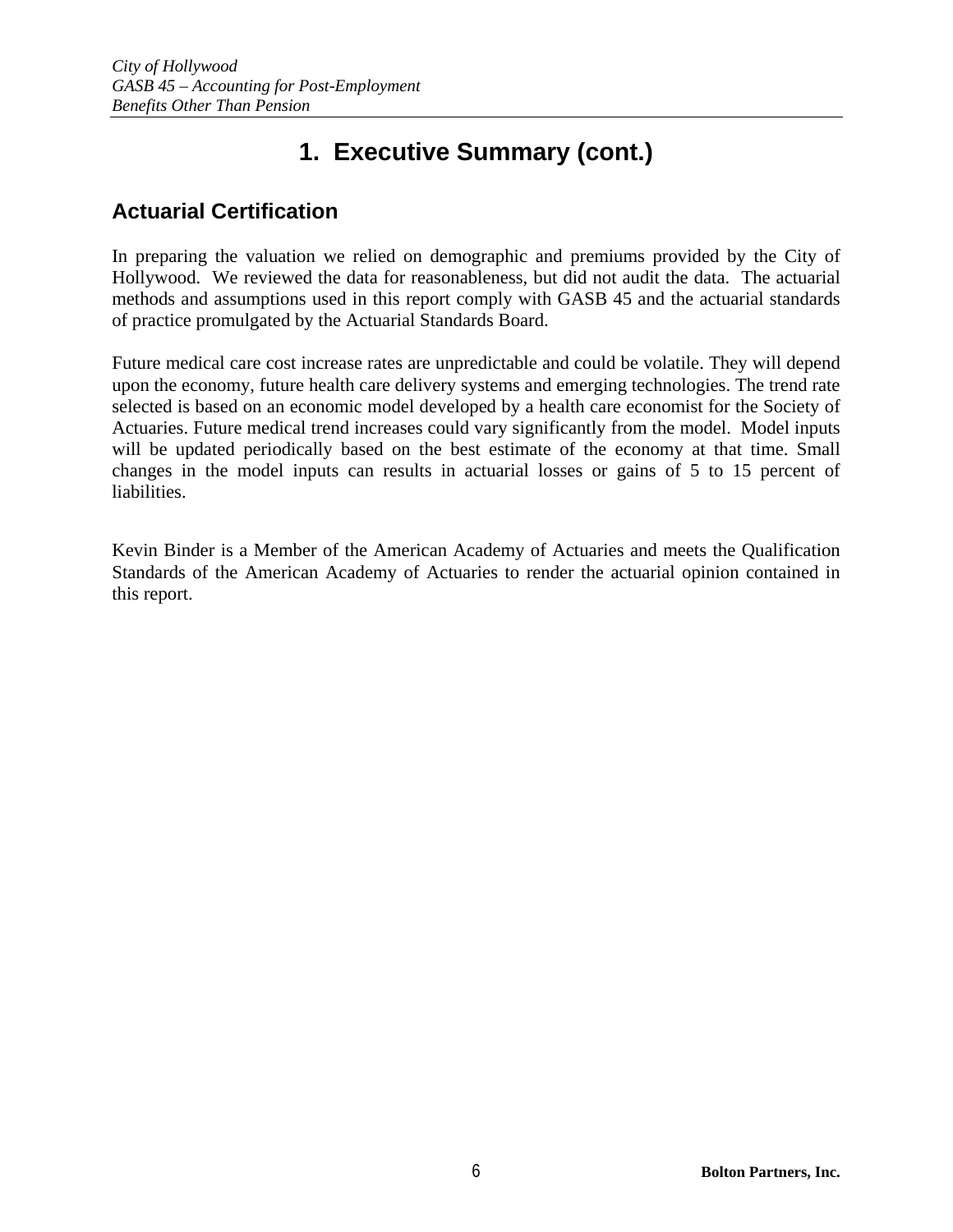# **2. Plan Expense**

## **Expense FYE 2014 – Unfunded**

Below is a summary of the calculation of the Plan's Expense under the current provisions as of October 1, 2013.

|     |                      |                                                                                   | <b>General</b> | <b>Police</b> | <b>Fire</b>  | <b>Total</b>  |
|-----|----------------------|-----------------------------------------------------------------------------------|----------------|---------------|--------------|---------------|
| (1) | <b>Interest Rate</b> |                                                                                   | 4.00%          | 4.00%         | 4.00%        | 4.00%         |
| (2) |                      | <b>Accrued Liability</b>                                                          |                |               |              |               |
|     |                      | (a) Actives                                                                       | \$80,160,000   | \$34,751,000  | \$20,988,000 | \$135,899,000 |
|     | (b)                  | Retirees                                                                          | \$138,420,000  | \$68,921,000  | \$46,353,000 | \$253,694,000 |
|     | (c)                  | Total $(a + b)$                                                                   | \$218,580,000  | \$103,672,000 | \$67,341,000 | \$389,593,000 |
| (3) | Assets               |                                                                                   | \$0            | \$0           | \$0          | \$0           |
| (4) |                      | Amortization of Unfunded Accrued Liability                                        |                |               |              |               |
|     | (a)                  | <b>Unfunded Accrued Liability</b>                                                 | \$218,580,000  | \$103,672,000 | \$67,341,000 | \$389,593,000 |
|     | (b)                  | <b>Amortization Period</b>                                                        | 23             | 23            | 23           | 23            |
|     | (c)                  | <b>Amortization Factor</b>                                                        | 19.93          | 19.93         | 19.93        | 19.93         |
|     | (d)                  | Amortization Amount (a / c)                                                       | \$10,969,000   | \$5,203,000   | \$3,380,000  | \$19,552,000  |
| (5) |                      | Annual Required Contribution of Employer<br>$(ARC) -$<br>As of End of Fiscal Year |                |               |              |               |
|     | (a)                  | Normal Cost                                                                       | \$5,752,000    | \$3,198,000   | \$1,866,000  | \$10,816,000  |
|     | (b)                  | Amortization of Unfunded Accrued Liability                                        | \$10,969,000   | \$5,203,000   | \$3,380,000  | \$19,552,000  |
|     | (c)                  | Total ARC $(a + b)$                                                               | \$16,721,000   | \$8,401,000   | \$5,246,000  | \$30,368,000  |
| (6) |                      | Annual OPEB Cost (AOC)                                                            |                |               |              |               |
|     | (a)                  | <b>ARC</b>                                                                        | \$16,721,000   | \$8,401,000   | \$5,246,000  | \$30,368,000  |
|     | (b)                  | Less NOO Amortization                                                             | \$3,520,000    | \$1,669,000   | \$1,085,000  | \$6,274,000   |
|     | (c)                  | Plus Interest on NOO                                                              | \$2,806,000    | \$1,331,000   | \$864,000    | \$5,001,000   |
|     | (d)                  | Total Cost $(a - b + c)$                                                          | \$16,007,000   | \$8,063,000   | \$5,025,000  | \$29,095,000  |
| (7) |                      | 1% Sensitivity ARC                                                                | \$20,248,000   | \$10,730,000  | \$6,683,000  | \$37,661,000  |
| (8) |                      | Net OPEB Obligation (NOO)                                                         |                |               |              |               |
|     | (a)                  | Beginning of Year NOO                                                             | \$70,139,039   | \$33,266,788  | \$21,608,716 | \$125,014,543 |
|     | (b)                  | Current AOC                                                                       | \$16,007,000   | \$8,063,000   | \$5,025,000  | \$29,095,000  |
|     | (c)                  | <b>Expected Pay-go Benefits</b>                                                   | \$6,195,000    | \$2,341,000   | \$1,706,000  | \$10,242,000  |
|     | (d)                  | <b>Expected Trust Contribution</b>                                                | \$0            | \$0           | \$0          | \$0           |
|     | (e)                  | Projected End of Year NOO $(a + b - c - d)$                                       | \$79,951,039   | \$38,988,788  | \$24,927,716 | \$143,867,543 |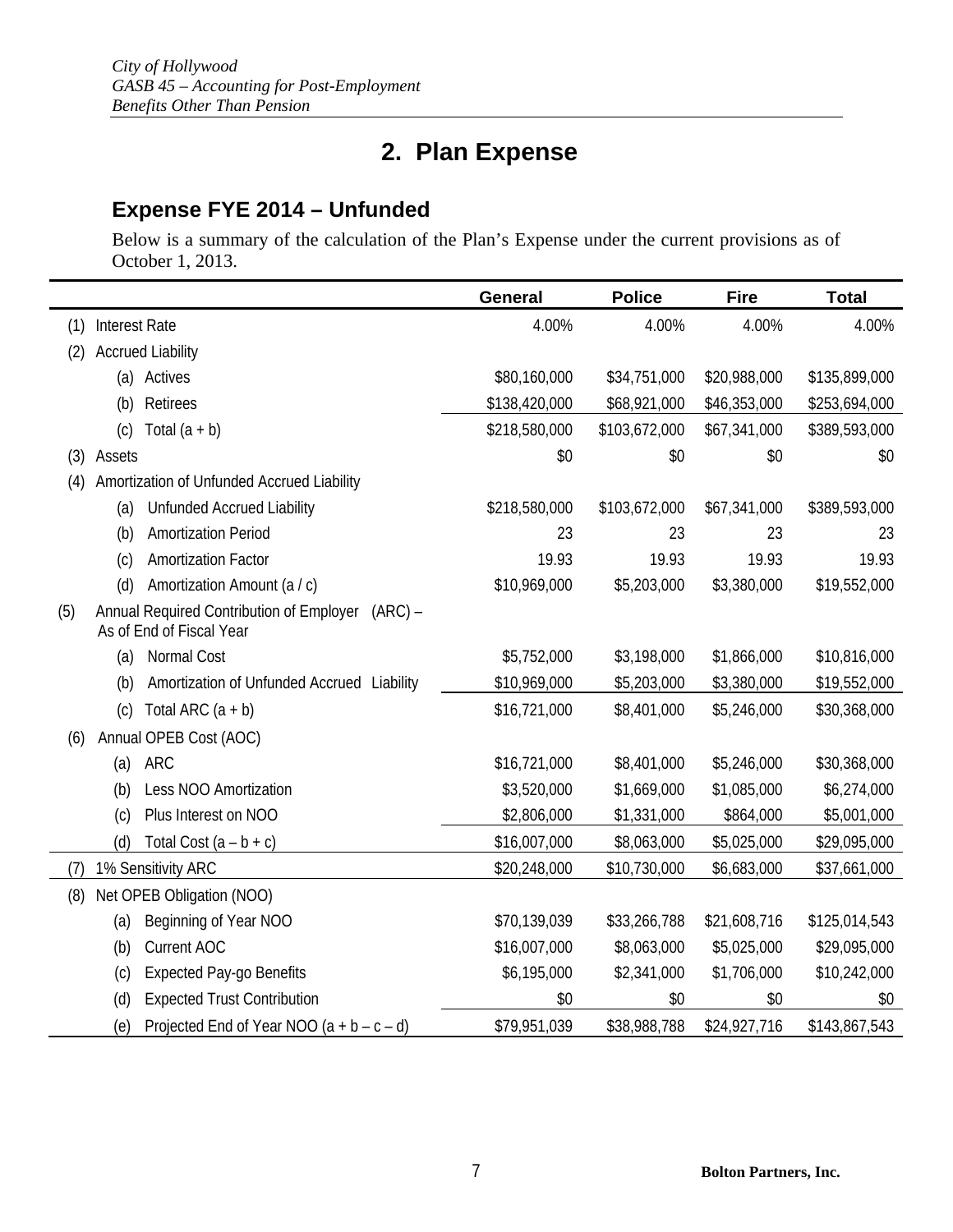## **2. Plan Expense (cont.)**

## **Expense FYE 2015 – Unfunded**

Below is a summary of the calculation of the Plan's Expense under the current provisions as of October 1, 2014.

|     |                      |                                                                                   | General       | <b>Police</b> | <b>Fire</b>  | <b>Total</b>  |
|-----|----------------------|-----------------------------------------------------------------------------------|---------------|---------------|--------------|---------------|
| (1) | <b>Interest Rate</b> |                                                                                   | 4.00%         | 4.00%         | 4.00%        | 4.00%         |
| (2) |                      | <b>Accrued Liability</b>                                                          |               |               |              |               |
|     | (a)                  | Actives                                                                           | \$83,067,000  | \$36,381,000  | \$21,871,000 | \$141,319,000 |
|     | (b)                  | Retirees                                                                          | \$143,439,000 | \$72,153,000  | \$48,220,000 | \$263,812,000 |
|     | (c)                  | Total $(a + b)$                                                                   | \$226,506,000 | \$108,534,000 | \$70,091,000 | \$405,131,000 |
| (3) | Assets               |                                                                                   | \$0           | \$0           | \$0          | \$0           |
| (4) |                      | Amortization of Unfunded Accrued Liability                                        |               |               |              |               |
|     | (a)                  | <b>Unfunded Accrued Liability</b>                                                 | \$226,506,000 | \$108,534,000 | \$70,091,000 | \$405,131,000 |
|     | (b)                  | <b>Amortization Period</b>                                                        | 22            | 22            | 22           | 22            |
|     | (c)                  | <b>Amortization Factor</b>                                                        | 19.15         | 19.15         | 19.15        | 19.15         |
|     | (d)                  | Amortization Amount (a / c)                                                       | \$11,829,000  | \$5,668,000   | \$3,660,000  | \$21,157,000  |
| (5) |                      | Annual Required Contribution of Employer<br>$(ARC) -$<br>As of End of Fiscal Year |               |               |              |               |
|     | (a)                  | Normal Cost                                                                       | \$5,982,000   | \$3,326,000   | \$1,940,000  | \$11,248,000  |
|     | (b)                  | Amortization of Unfunded Accrued Liability                                        | \$11,829,000  | \$5,668,000   | \$3,660,000  | \$21,157,000  |
|     | (c)                  | Total ARC $(a + b)$                                                               | \$17,811,000  | \$8,994,000   | \$5,600,000  | \$32,405,000  |
| (6) |                      | Annual OPEB Cost (AOC)                                                            |               |               |              |               |
|     | (a)                  | <b>ARC</b>                                                                        | \$17,811,000  | \$8,994,000   | \$5,600,000  | \$32,405,000  |
|     | (b)                  | Less NOO Amortization                                                             | \$4,175,000   | \$2,036,000   | \$1,302,000  | \$7,513,000   |
|     | (c)                  | Plus Interest on NOO                                                              | \$3,198,000   | \$1,560,000   | \$997,000    | \$5,755,000   |
|     | (d)                  | Total Cost $(a - b + c)$                                                          | \$16,834,000  | \$8,518,000   | \$5,295,000  | \$30,647,000  |
| (7) |                      | 1% Sensitivity ARC                                                                | \$21,721,000  | \$11,574,000  | \$7,189,000  | \$40,484,000  |
| (8) |                      | Net OPEB Obligation (NOO)                                                         |               |               |              |               |
|     | (a)                  | Beginning of Year NOO                                                             | \$79,951,039  | \$38,988,788  | \$24,927,716 | \$143,867,543 |
|     | (b)                  | Current AOC                                                                       | \$16,834,000  | \$8,518,000   | \$5,295,000  | \$30,647,000  |
|     | (c)                  | <b>Expected Pay-go Benefits</b>                                                   | \$6,443,000   | \$2,435,000   | \$1,774,000  | \$10,652,000  |
|     | (d)                  | <b>Expected Trust Contribution</b>                                                | \$0           | \$0           | \$0          | \$0           |
|     | (e)                  | Projected End of Year NOO $(a + b - c - d)$                                       | \$90,342,039  | \$45,071,788  | \$28,448,716 | \$163,862,543 |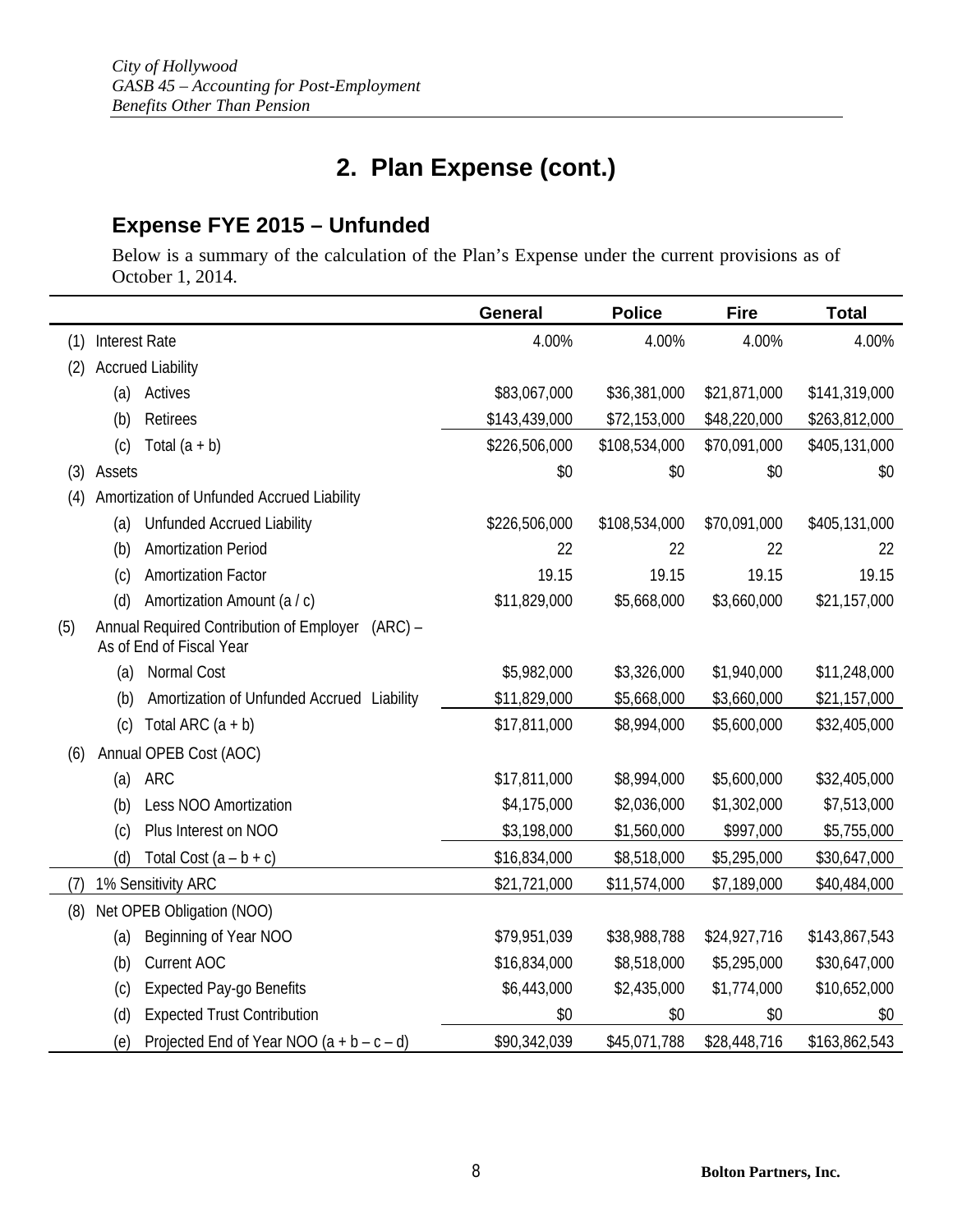## **3. Summary of Principal Plan Provisions**

## **General Eligibility Rules**

Participants must meet the eligibility of the City of Hollywood Pension plans which are:

### *Less than 10 Years of Service as of September 30, 2011*

### *General Class –earlier of*

- Age 65 with 7 years of Credited Service
- Age 62 with 25 years of Credited Service
- Age 60 with 30 years of Credited Service

### *Police – earlier of*

- Age 55 with 10 years of Credited Service
- Age 52 with 25 years of Credited Service

### *Firefighters – earlier of*

- Age 55 with 10 years of Credited Service
- Age 52 with 25 years of Credited Service

### *More than 10 Years of Service as of September 30, 2011*

### *General Class –earlier of*

- Age 55 with 5 years of Credited Service,
- 25 years of Credited Service regardless of age

### *Police – earlier of*

- Age 50 regardless of years of Credited Service
- 22 years of Credited Service regardless of age

### *Firefighters – earlier of*

- Age 50 with 10 years of Credited Service
- 23 years of Credited Service regardless of age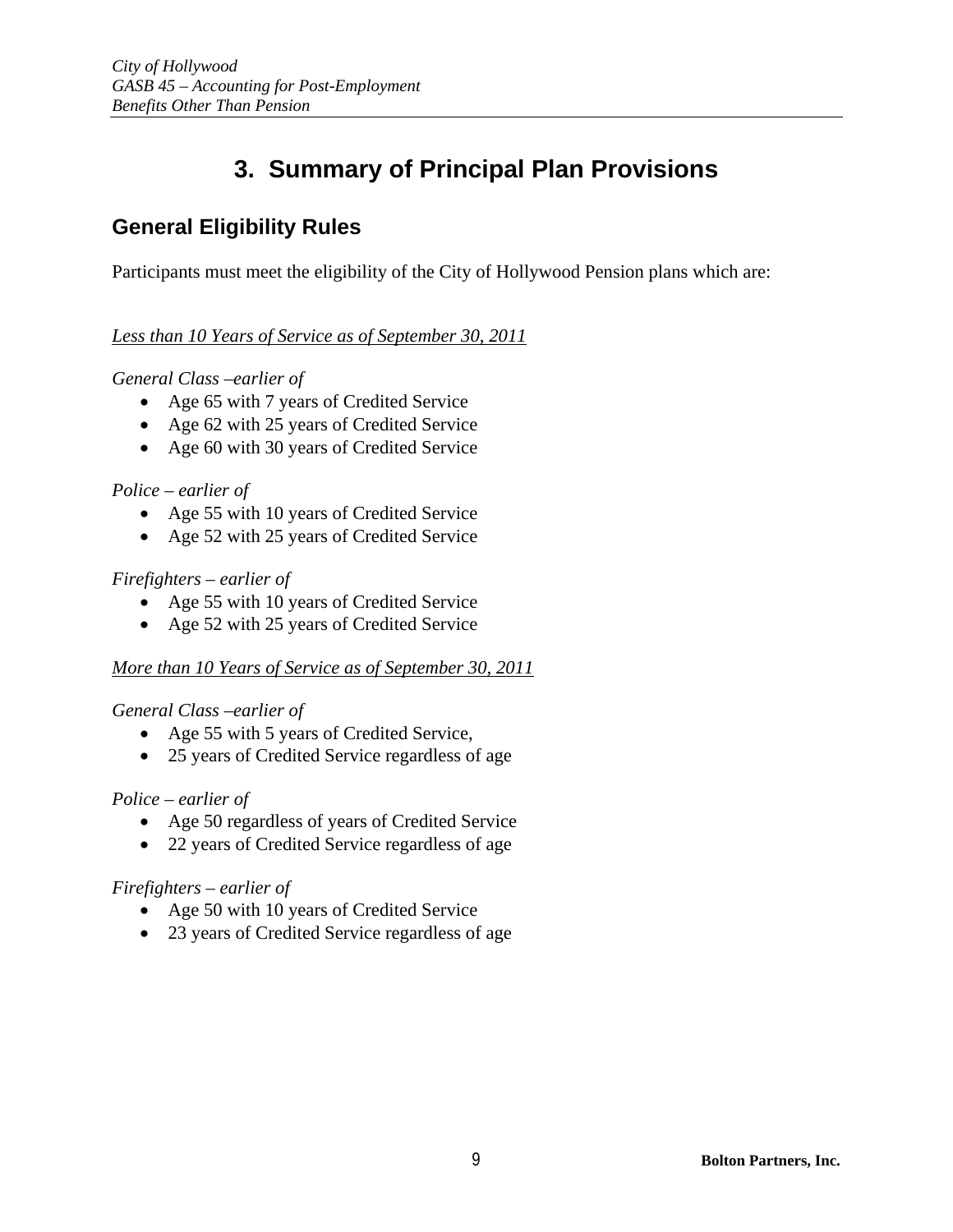# **3. Summary of Principal Plan Provisions (cont.)**

## **Disability Retirement**

Members eligible for regular disability retirement are subject to premium payments the same as all regular retirees. An exception is made for disability that is sustained in the line of duty. Premiums for these employees, their spouses and any dependent children will be fully paid for by the City. There are no eligibility requirements for in line of duty disability.

### **Dental and Vision Plans**

Dental and Vision benefits for retirees and their dependents are fully paid by the retiree, as they are for employees and their dependents. Consequently, these benefits are not considered as other post-employment benefits for the purposes of GASB Statement No. 45.

### **Life Insurance**

Retirees pay the full cost of life insurance and consequently life insurance benefits are not considered as other post-employment benefits for the purposes of GASB Statement No. 45

## **Employee Subsidy**

The City of Hollywood pays full premium for individuals retiring from the General Class and Police. Fire Fighters pay the employee rate at the time of retirement with no increases in the future.

## **Spouse Subsidy**

Spouses and dependents are allowed access to the plan however must pay the full premium. An exception is made for spouses and dependents of Executive Management as well as retirees who become disabled in the line of duty. For those spouses and dependents, the City will pay the full premium.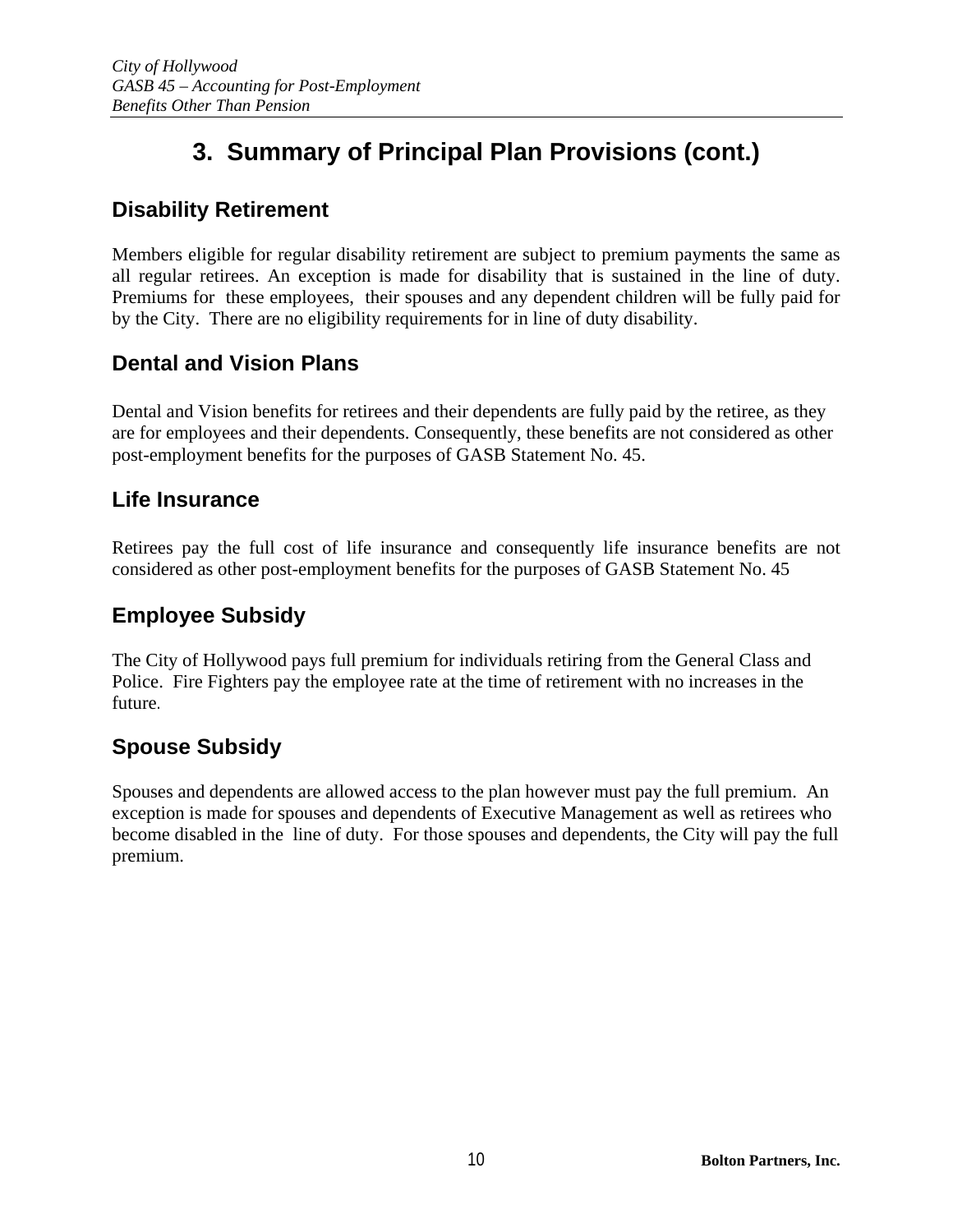# **4. Valuation Data**

## **Active and Retirees Statistics**

The following table summarizes the counts, ages and service as of January 1, 2015.

|     |                                    | General | <b>Police</b> | <b>Firefighters</b> | <b>Total</b> |
|-----|------------------------------------|---------|---------------|---------------------|--------------|
| (1) | Number of Participants             |         |               |                     |              |
|     | <b>Active Employees</b><br>(a)     | 696     | 287           | 187                 | 1,170        |
|     | (b)<br>Drop Participants           | 96      | 25            | 20                  | 141          |
|     | (c)<br>Retirees (Pre-Medicare)     | 257     | 184           | 113                 | 554          |
|     | (d)<br>Retirees (Post-Medicare)    | 379     | 80            | 58                  | 517          |
|     | (e)<br>Total                       | 1,428   | 576           | 378                 | 2,382        |
| (2) | <b>Active Statistics</b>           |         |               |                     |              |
|     | (a)<br>Average Age                 | 46.13   | 36.26         | 37.27               | 42.29        |
|     | (b)<br>Average Service             | 9.90    | 9.59          | 10.26               | 9.88         |
| (3) | <b>Drop Statistics</b>             |         |               |                     |              |
|     | (a)<br>Average Age                 | 60.43   | 50.21         | 53.78               | 57.67        |
|     | (b)<br>Average Service             | 21.19   | 26.97         | 23.99               | 22.61        |
| (4) | <b>Retiree Statistics</b>          |         |               |                     |              |
|     | Average Age (Pre-Medicare)<br>(a)  | 58.62   | 57.00         | 58.43               | 58.04        |
|     | (b)<br>Average Age (Post-Medicare) | 73.32   | 70.77         | 70.47               | 72.61        |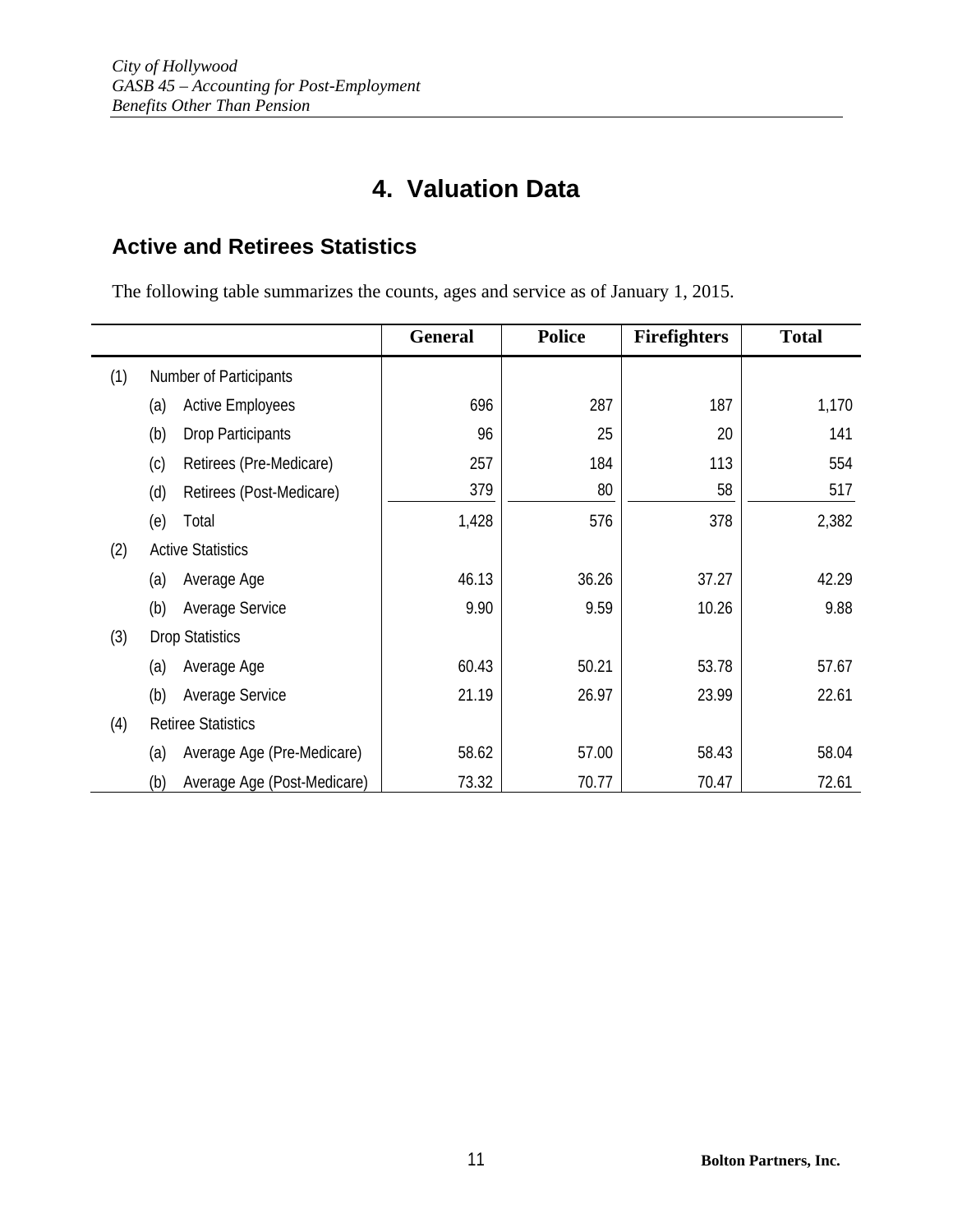# **4. Valuation Data (cont.)**

## **Retirees Coverage**

The following table summarizes the counts of coverage by ages for the current retired employees as of January 1, 2015.

| Age             | <b>Individual</b> | Parent/Child | Husband/Wife | Family | Total |
|-----------------|-------------------|--------------|--------------|--------|-------|
| Less Than 55    | 88                | 4            | 22           | 17     | 131   |
| $55 - 60$       | 132               | 7            | 49           | 21     | 209   |
| $60 - 65$       | 148               | 4            | 56           | 6      | 214   |
| $65 - 70$       | 155               |              | 65           | 2      | 222   |
| $70 - 75$       | 106               |              | 37           |        | 143   |
| $75 - 80$       | 70                |              | 13           |        | 83    |
| $80 - 85$       | 35                |              | 7            |        | 42    |
| Greater than 85 | 24                |              | 3            |        | 27    |
| Total           | 758               | 15           | 252          | 46     | 1071  |
|                 |                   |              |              |        |       |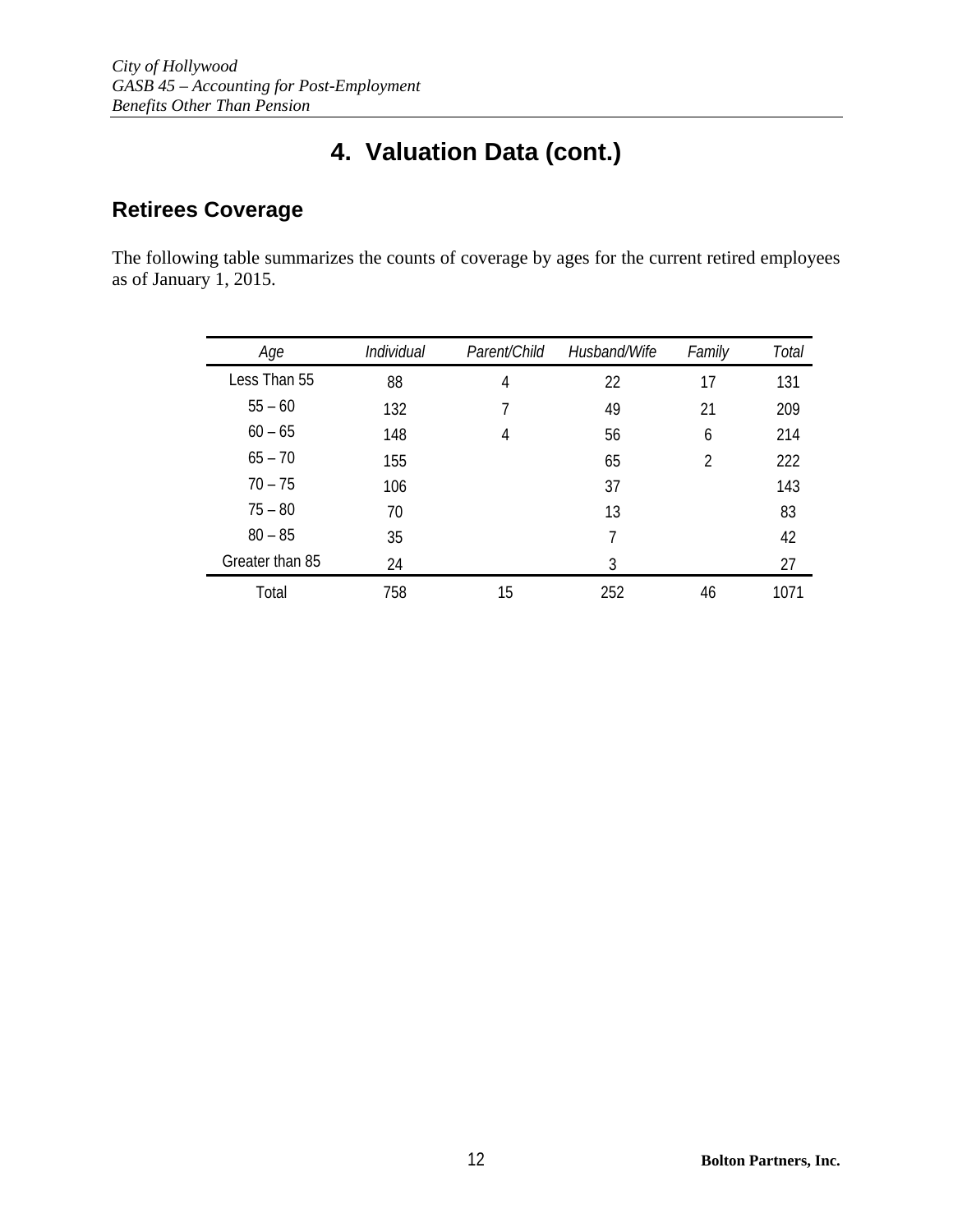## **4. Valuation Data (cont.)**

## **Active Age - Service Distribution**

Shown below is a distribution based on age and service of active participants (including DROP).

|           | Years of Service as of 1/01/2015 |                |             |                |                  |              |                  |                  |              |
|-----------|----------------------------------|----------------|-------------|----------------|------------------|--------------|------------------|------------------|--------------|
| Age       | <b>Under 1</b>                   | $01 - 04$      | 05-09       | $10 - 14$      | $15 - 19$        | $20 - 24$    | 25-29            | $30+$            | <b>Total</b> |
| Under 25  | 35                               | 19             | $\mathbf 0$ | $\overline{0}$ | $\mathbf 0$      | $\mathbf 0$  | $\mathbf 0$      | $\mathbf 0$      | 54           |
| $25 - 29$ | 35                               | 83             | 31          | 1              | $\mathbf 0$      | $\mathbf 0$  | $\mathbf 0$      | $\boldsymbol{0}$ | 150          |
| $30 - 34$ | 19                               | 44             | 53          | 26             | $\boldsymbol{0}$ | $\mathbf 0$  | $\mathbf 0$      | $\mathbf 0$      | 142          |
| $35 - 39$ | 13                               | 26             | 28          | 52             | 5                | $\mathbf{1}$ | $\mathbf 0$      | $\mathbf 0$      | 125          |
| $40 - 44$ | 16                               | 20             | 33          | 53             | 55               | 15           | $\boldsymbol{0}$ | $\boldsymbol{0}$ | 192          |
| $45 - 49$ | 12                               | 21             | 19          | 42             | 54               | 47           | 36               | $\mathbf 0$      | 231          |
| $50 - 54$ | 12                               | 16             | 21          | 30             | 41               | 32           | 34               | $\mathfrak{Z}$   | 189          |
| $55 - 59$ | 10                               | 11             | 19          | 17             | 30               | 13           | 23               | 1                | 124          |
| $60 - 64$ | $\overline{2}$                   | $\overline{2}$ | 12          | 25             | 16               | 11           | 6                | $\overline{2}$   | 76           |
| $65 +$    | $\overline{2}$                   | $\overline{2}$ | 6           | 8              | 6                | 3            | $\mathbf 0$      | 1                | 28           |
| Totals    | 156                              | 244            | 222         | 254            | 207              | 122          | 99               | $\overline{7}$   | 1311         |

The following table shows averages in total for the above participants.

|          | <b>Averages</b> |
|----------|-----------------|
| Age:     | 43.95           |
| Service: | 11.25           |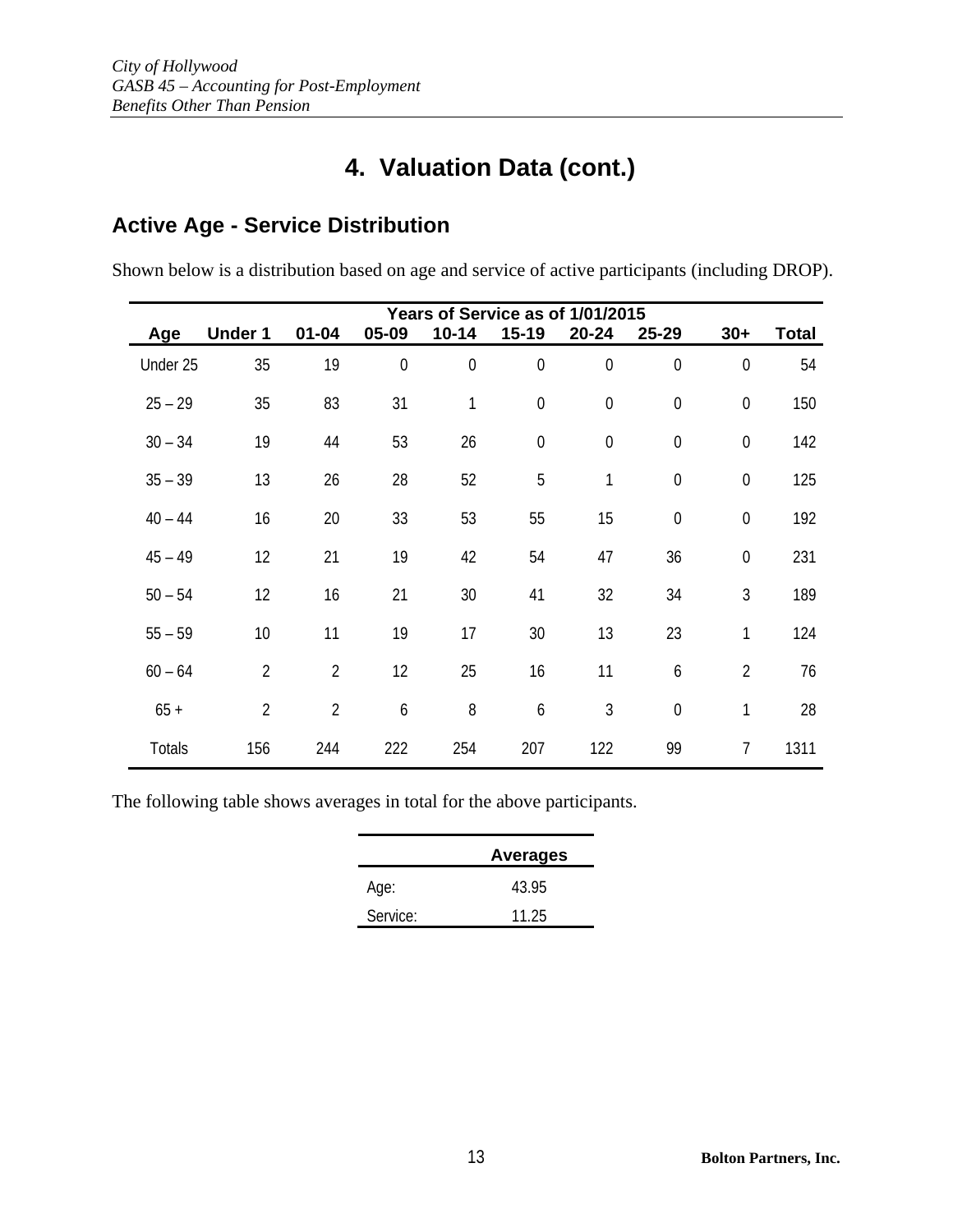## **5. Valuation Methods and Assumptions**

## **Cost Method**

This valuation uses the entry age normal funding method calculated on an individual basis with level percentage of payroll.

### **Amortization Method**

Unfunded liabilities are amortized over a closed 23 year period as a level percentage of payroll for FYE 2014.

Unfunded liabilities are amortized over a closed 22 year period as a level percentage of payroll for FYE 2015.

## **Coverage Status, Percent Married and Age of Spouse**

For retirees, actual coverage status is used. For actives, it is assumed that 75% of males and 65% of females will have spouses at retirement. 50% of males and 20% of females are assumed to elect spouse coverage at retirement. Females are assumed to be 3 years younger than male spouses.

## **Election**

85% of employees are assumed to elect to participate in the plan upon retirement.

### **Interest Assumptions**

| <b>Discount Rate</b> | 4 በበ% |
|----------------------|-------|
| Payroll Growth       | 3.00% |

### **Medical Trend Assumption**

The assumption was developed using the SOA long term medical trend model using following baseline assumptions were used as input variables into the model:

| Rate of Inflation                               | 2.4%  |
|-------------------------------------------------|-------|
| Rate of Growth in Real Income / GDP per capita  | 1.5%  |
| Extra Trend due to Technology and other factors | 1.0%  |
| Health Share of GDP Resistance Point            | 25.0% |
| Year for Limiting Cost Growth to GDP Growth     | 2075  |

The medical trend was increased to reflect the impact of the Cadillac Tax. For this purpose general inflation was assumed to be 2.75% per year.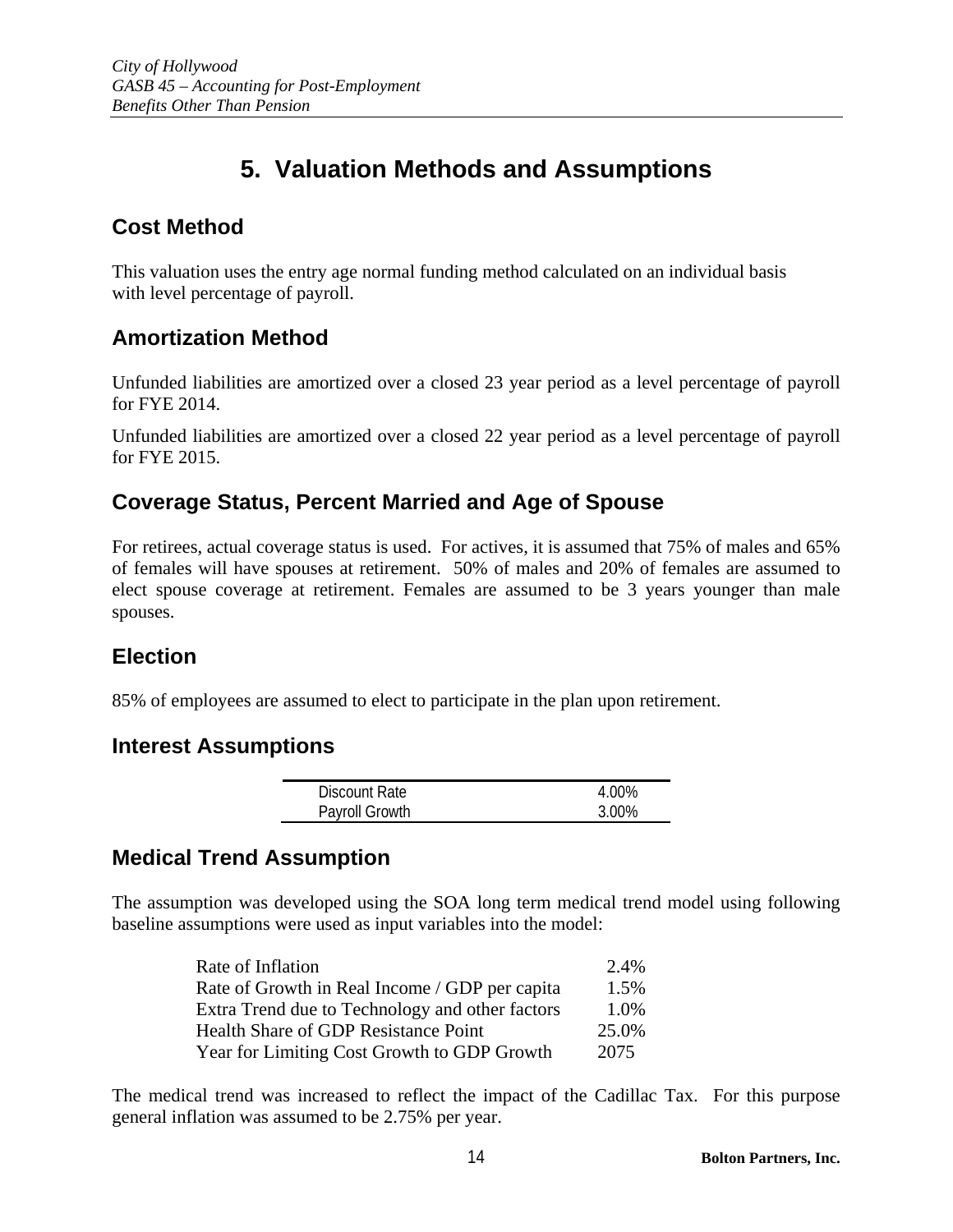## **Medical Trend Assumption (cont.)**

The resulting rates are as follows:

| Year     | Pre             | Post            |
|----------|-----------------|-----------------|
|          | <b>Medicare</b> | <b>Medicare</b> |
| 2014     | 5.20%           | 5.20%           |
| 2015     | 4.50%           | 4.50%           |
| 2016     | 4.70%           | 4.70%           |
| 2017     | 5.40%           | 5.40%           |
| 2018     | 5.70%           | 5.70%           |
| 2019     | 5.70%           | 5.70%           |
| 2020     | 5.30%           | 5.30%           |
| 2021     | 5.10%           | 5.10%           |
| 2022     | 5.00%           | 5.00%           |
| 2030     | 5.88%           | 5.00%           |
| 2040     | 5.66%           | 5.00%           |
| 2050     | 5.26%           | 4.80%           |
| 2060     | 4.93%           | 4.60%           |
| 2070     | 4.53%           | 4.30%           |
| Ultimate | 4.00%           | 3.90%           |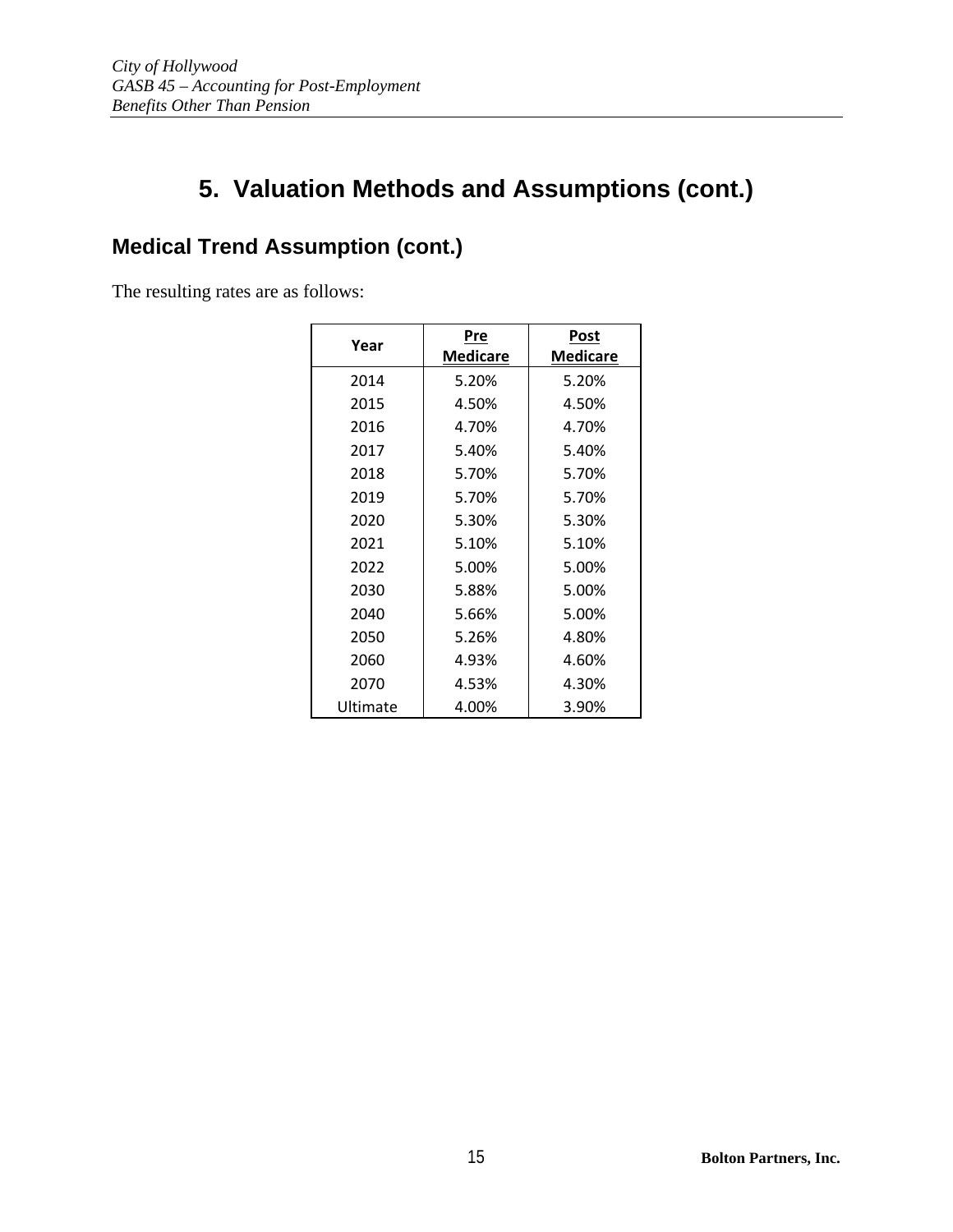### **Decrement Assumptions**

Below is a summary of decrements used in this valuation. Sample Retirement, Disability, and Termination rates are illustrated in the tables below. All rates mirror the October 1, 2013 Pension Valuation for Police, Firefighters and General employees.

| <b>Mortality Decrements</b> |                 | <b>Description</b>                                                                               |
|-----------------------------|-----------------|--------------------------------------------------------------------------------------------------|
|                             | Healthy         | Fully Generational RP 2000 Combined Healthy Table projected from the year<br>2000 using Scale AA |
| LZ)                         | <b>Disabled</b> | Fully Generational RP 2000 Combined Healthy Table projected from the year<br>2000 using Scale AA |

#### **Disability- Service Related**

Sample rates are provided below.

| Age | Fire  | General | Police |
|-----|-------|---------|--------|
| 20  | 0.03% | 0.02%   | 0.03%  |
| 25  | 0.05% | 0.02%   | 0.05%  |
| 30  | 0.07% | 0.03%   | 0.07%  |
| 35  | 0.10% | 0.04%   | 0.10%  |
| 40  | 0.14% | 0.05%   | 0.14%  |
| 45  | 0.26% | 0.08%   | 0.26%  |
| 50  | 0.44% | 0.13%   | 0.40%  |

#### **Termination**

Sample rates are provided below.

| Age | Fire / Police | General |
|-----|---------------|---------|
| 20  | 10.30%        | 12.40%  |
| 25  | 7.30%         | 11.70%  |
| 30  | 4.15%         | 10.50%  |
| 35  | 1.82%         | 8.30%   |
| 40  | 0.99%         | 5.70%   |
| 45  | 0.48%         | 3.50%   |
| 50  | 0.00%         | 1.50%   |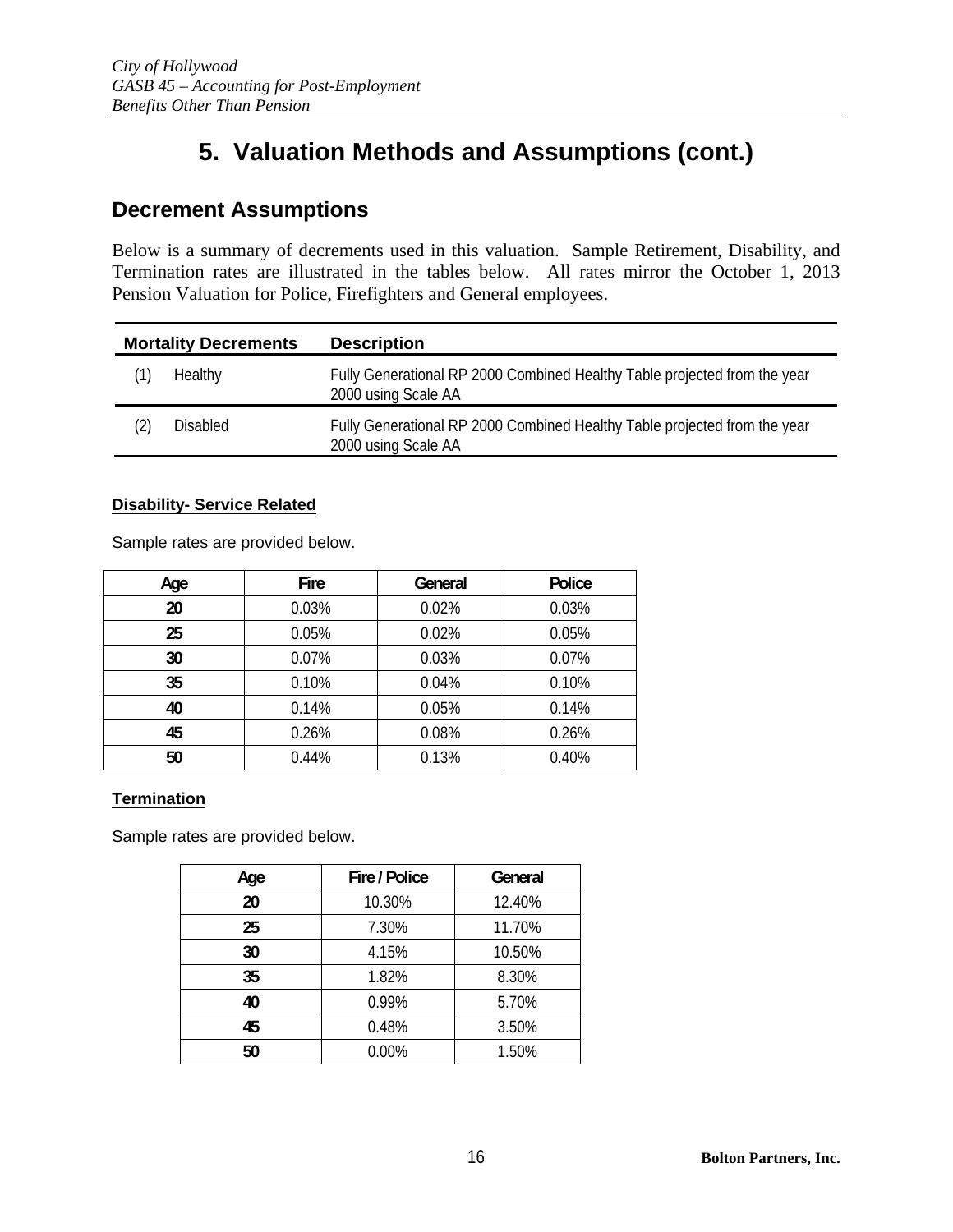## **Decrement Assumptions (cont.)**

#### **Retirement**

Sample rates are provided below.

#### **Police ‐ with more than 10 years of service as of 9/30/2011**

|     |       | <b>Years of Service</b> |          |         |         |         |
|-----|-------|-------------------------|----------|---------|---------|---------|
| Age |       | 10                      | 15       | 20      | 25      | 30      |
| 45  | 0.00% | $0.00\%$                | $0.00\%$ | 0.00%   | 2.50%   | 100.00% |
| 50  | 0.00% | 5.00%                   | 5.00%    | 5.00%   | 2.50%   | 100.00% |
| 55  | 0.00% | 10.00%                  | 2.50%    | 2.50%   | 2.50%   | 100.00% |
| 60  | 0.00% | 100.00%                 | 100.00%  | 100.00% | 100.00% | 100.00% |

#### **Police ‐ with less than 10 years of service as of 9/30/2011**

|     | <b>Years of Service</b> |         |          |         |         |         |
|-----|-------------------------|---------|----------|---------|---------|---------|
| Age | 5                       | 10      | 15       | 20      | 25      | 30      |
| 51  | 0.00%                   | 0.00%   | 0.00%    | 0.00%   | 0.00%   | 0.00%   |
| 52  | 0.00%                   | 0.00%   | $0.00\%$ | 0.00%   | 10.00%  | 100.00% |
| 53  | 0.00%                   | 0.00%   | 0.00%    | 0.00%   | 10.00%  | 100.00% |
| 54  | 0.00%                   | 0.00%   | 0.00%    | 0.00%   | 10.00%  | 100.00% |
| 55  | 0.00%                   | 10.00%  | 10.00%   | 10.00%  | 10.00%  | 100.00% |
| 56  | 0.00%                   | 10.00%  | 2.50%    | 3.00%   | 3.00%   | 100.00% |
| 57  | 0.00%                   | 10.00%  | 2.50%    | 3.00%   | 3.00%   | 100.00% |
| 58  | 0.00%                   | 10.00%  | 2.50%    | 3.00%   | 3.00%   | 100.00% |
| 59  | 0.00%                   | 10.00%  | 10.00%   | 10.00%  | 10.00%  | 100.00% |
| 60  | $0.00\%$                | 100.00% | 100.00%  | 100.00% | 100.00% | 100.00% |

#### **General Group ‐ with more than 10 years of service as of 9/30/2011**

|     | <b>Years of Service</b> |          |          |          |         |         |
|-----|-------------------------|----------|----------|----------|---------|---------|
| Age | 5                       | 10       | 15       | 20       | 25      | 30      |
| 45  | 0.00%                   | $0.00\%$ | $0.00\%$ | $0.00\%$ | 5.00%   | 15.00%  |
| 50  | $0.00\%$                | 0.00%    | 0.00%    | $0.00\%$ | 5.00%   | 15.00%  |
| 55  | 2.50%                   | 2.50%    | 5.00%    | 7.50%    | 15.00%  | 15.00%  |
| 60  | 2.50%                   | 2.50%    | 2.50%    | 2.50%    | 22.50%  | 60.00%  |
| 65  | 45.00%                  | 45.00%   | 60.00%   | 75.00%   | 100.00% | 100.00% |
| 70  | 100.00%                 | 100.00%  | 100.00%  | 100.00%  | 100.00% | 100.00% |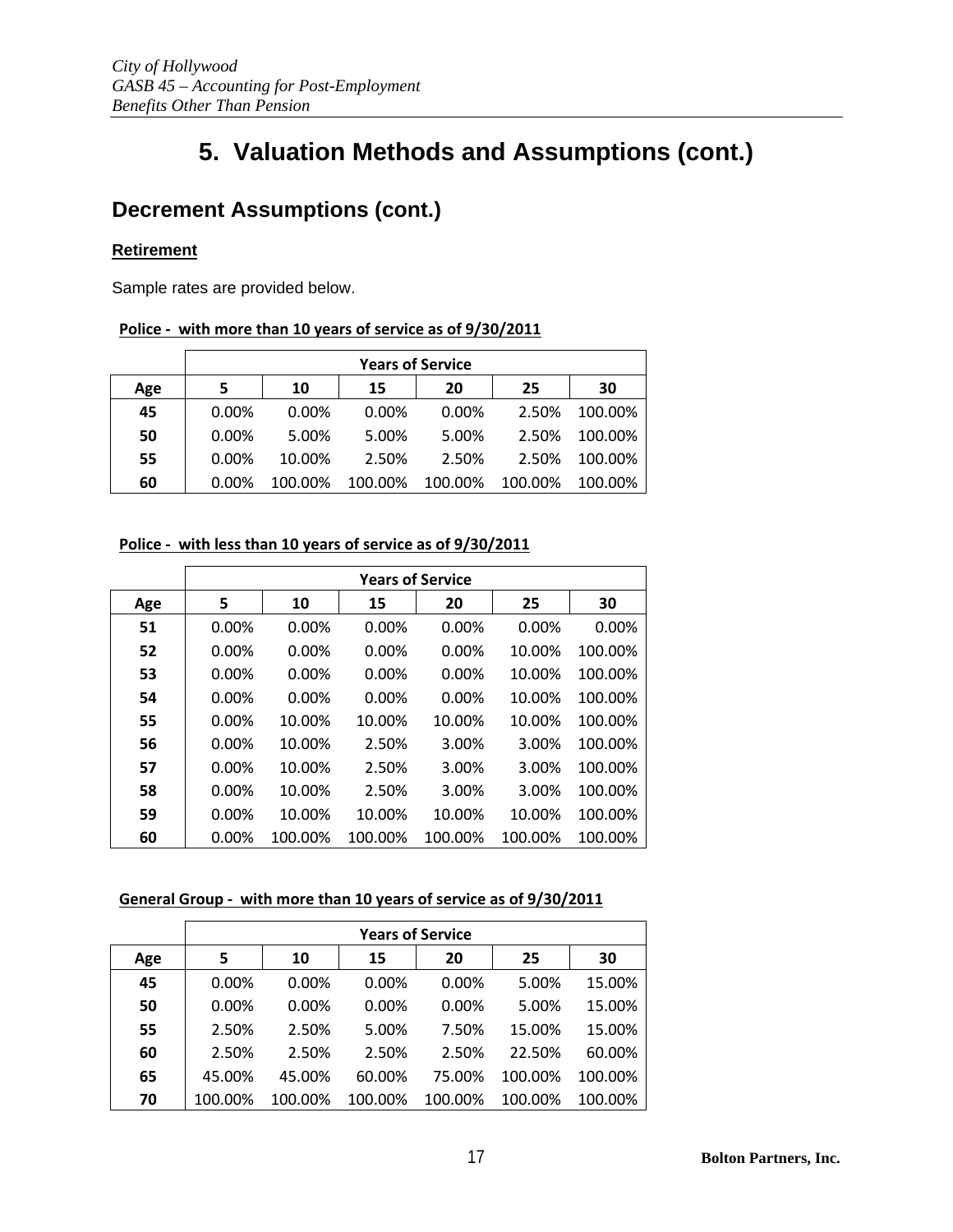## **Decrement Assumptions (cont.)**

### **Retirement (cont.)**

#### **General Group ‐ with less than 10 years of service as of 9/30/2011**

|     | <b>Years of Service</b> |          |         |          |          |         |
|-----|-------------------------|----------|---------|----------|----------|---------|
| Age | 7                       | 10       | 15      | 20       | 25       | 30      |
| 60  | 0.00%                   | 0.00%    | 0.00%   | 0.00%    | 0.00%    | 30.00%  |
| 61  | $0.00\%$                | $0.00\%$ | 0.00%   | 0.00%    | $0.00\%$ | 30.00%  |
| 62  | $0.00\%$                | $0.00\%$ | 0.00%   | $0.00\%$ | 100.00%  | 100.00% |
| 63  | $0.00\%$                | 0.00%    | 0.00%   | $0.00\%$ | 100.00%  | 100.00% |
| 64  | $0.00\%$                | $0.00\%$ | 0.00%   | $0.00\%$ | 100.00%  | 100.00% |
| 65  | 15.00%                  | 15.00%   | 20.00%  | 25.00%   | 100.00%  | 100.00% |
| 66  | 22.50%                  | 22.50%   | 22.50%  | 22.50%   | 100.00%  | 100.00% |
| 67  | 30.00%                  | 30.00%   | 30.00%  | 30.00%   | 100.00%  | 100.00% |
| 68  | 37.50%                  | 37.50%   | 37.50%  | 37.50%   | 100.00%  | 100.00% |
| 69  | 45.00%                  | 45.00%   | 45.00%  | 45.00%   | 100.00%  | 100.00% |
| 70  | 100.00%                 | 100.00%  | 100.00% | 100.00%  | 100.00%  | 100.00% |

#### **Fire ‐ with more than 10 years of service as of 9/30/2011**

|     |          | <b>Years of Service</b> |          |          |         |         |
|-----|----------|-------------------------|----------|----------|---------|---------|
| Age | 5        | 10                      | 15       | 20       | 25      | 30      |
| 45  | $0.00\%$ | $0.00\%$                | $0.00\%$ | $0.00\%$ | 2.50%   | 2.50%   |
| 50  | $0.00\%$ | 5.00%                   | 5.00%    | 5.00%    | 2.50%   | 2.50%   |
| 55  | 0.00%    | 10.00%                  | 2.50%    | 2.50%    | 2.50%   | 2.50%   |
| 60  | $0.00\%$ | 100.00%                 | 100.00%  | 100.00%  | 100.00% | 100.00% |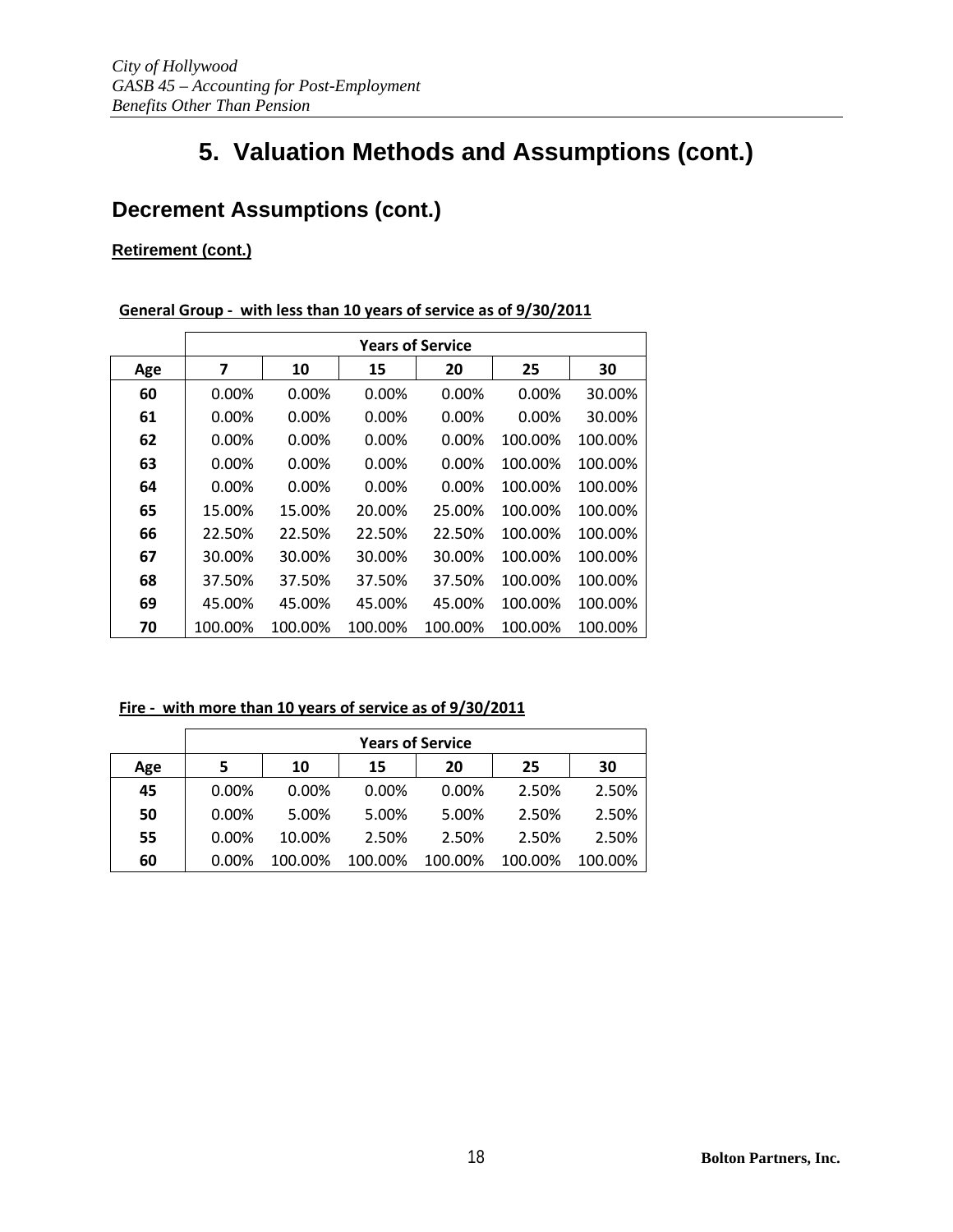## **Decrement Assumptions (cont.)**

### **Retirement (cont.)**

#### **Fire ‐ with less than 10 years of service as of 9/30/2011**

|     | <b>Years of Service</b> |         |         |          |         |         |
|-----|-------------------------|---------|---------|----------|---------|---------|
| Age | 5                       | 10      | 15      | 20       | 25      | 30      |
| 51  | 0.00%                   | 0.00%   | 0.00%   | 0.00%    | 0.00%   | 0.00%   |
| 52  | 0.00%                   | 0.00%   | 0.00%   | 0.00%    | 1.00%   | 2.50%   |
| 53  | 0.00%                   | 0.00%   | 0.00%   | 0.00%    | 1.00%   | 2.50%   |
| 54  | 0.00%                   | 0.00%   | 0.00%   | $0.00\%$ | 1.00%   | 2.50%   |
| 55  | 0.00%                   | 0.00%   | 10.00%  | 10.00%   | 1.00%   | 2.50%   |
| 56  | 0.00%                   | 10.00%  | 2.50%   | 3.00%    | 3.00%   | 2.50%   |
| 57  | 0.00%                   | 10.00%  | 2.50%   | 3.00%    | 3.00%   | 2.50%   |
| 58  | 0.00%                   | 10.00%  | 2.50%   | 3.00%    | 3.00%   | 2.50%   |
| 59  | 0.00%                   | 15.00%  | 15.00%  | 15.00%   | 15.00%  | 15.00%  |
| 60  | $0.00\%$                | 100.00% | 100.00% | 100.00%  | 100.00% | 100.00% |

### **DROP Participants**

Drop participants are assumed to retire at the maximum length of the DROP program. The maximum length is 5 years for General group and 8 years for Firefighters and Police.

#### **Salary Increases**

Even though the OPEB plan is not pay related, the salary increase assumption impacts the allocation of liabilities throughout a career under the entry age normal formal funding method. Salary increases is assumed to be 5.50% flat trend for all groups.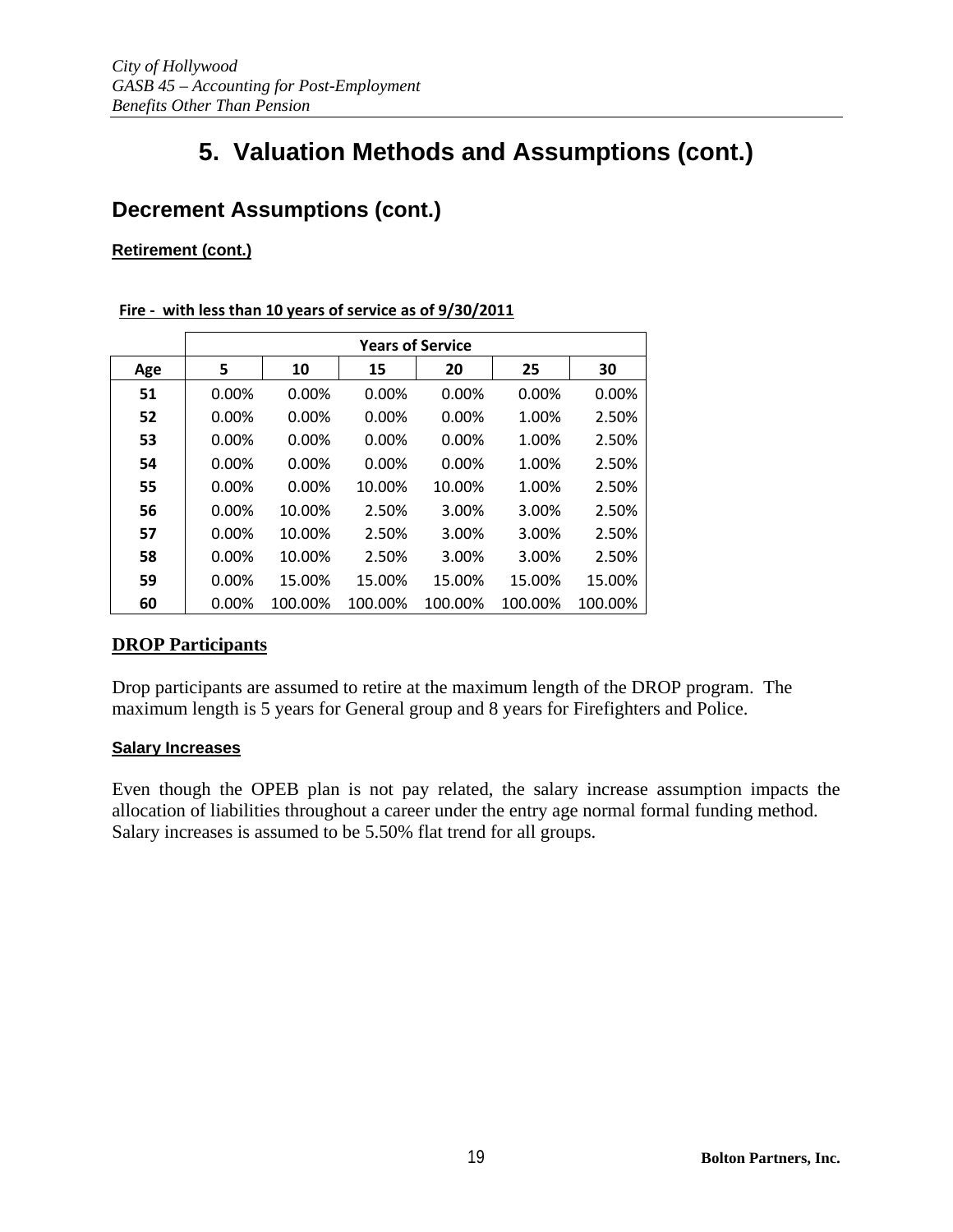## **Claims Assumption**

TheMedical/Prescription plan is self insured with Specific and Aggregate stop-loss The claims are based on enrollment and paid medical and prescription claims for pre and post age 65 retirees for the period December 1, 2012 – October 31, 2014. Claims and enrollments were divided into Medicare and non Medicare eligible retirees. The claims were projected to Fiscal Year 2015. Pre 65 and Post 65 claims were projected assuming 8% annual increases.

Pre-Medicare claims were based on FY 2014 claims. The Medicare claims assumption is a weighted average of the projected claims with fiscal year 2013 claims weighted 30%, and the fiscal year 2014 claims weighted 70%. The resulting average claims were age adjusted.

Family coverage was assumed to be 2.32 times the cost of the individual coverage for retirees less than age 65 and 2.00 for retirees age 65 or older.

The chart below show the current cost broken down between the published per capita cost (i.e., the blended rates) and the total costs (including implicit subsidies).

|                                 |         |                    | <b>Single</b> | <b>Family</b> |
|---------------------------------|---------|--------------------|---------------|---------------|
|                                 |         | 1. Assumed Costs   |               |               |
|                                 | a.      | Under Age 65       | 6,795         | 15,764        |
|                                 | b.      | Over Age 65        | 6,795         | 13,590        |
| $2_{\scriptscriptstyle{\perp}}$ |         | <b>Total Costs</b> |               |               |
|                                 | a.      | Under Age 50       | 5,984         | 13,883        |
|                                 | b.      | Ages 50-54         | 7,158         | 16,607        |
|                                 | $C_{1}$ | Ages 55-59         | 8,248         | 19,135        |
|                                 | d.      | Ages 60-64         | 9,619         | 22,316        |
|                                 | е.      | Ages 65-69         | 7,534         | 15,068        |
|                                 | f.      | Ages 70-74         | 8,105         | 16,210        |
|                                 | g.      | Ages 75-79         | 8,950         | 17,900        |
|                                 | h.      | Ages 80-84         | 9,034         | 18,068        |
|                                 | i.      | Age 85 and older   | 8,981         | 17,962        |

### **FYE 2015 Claims**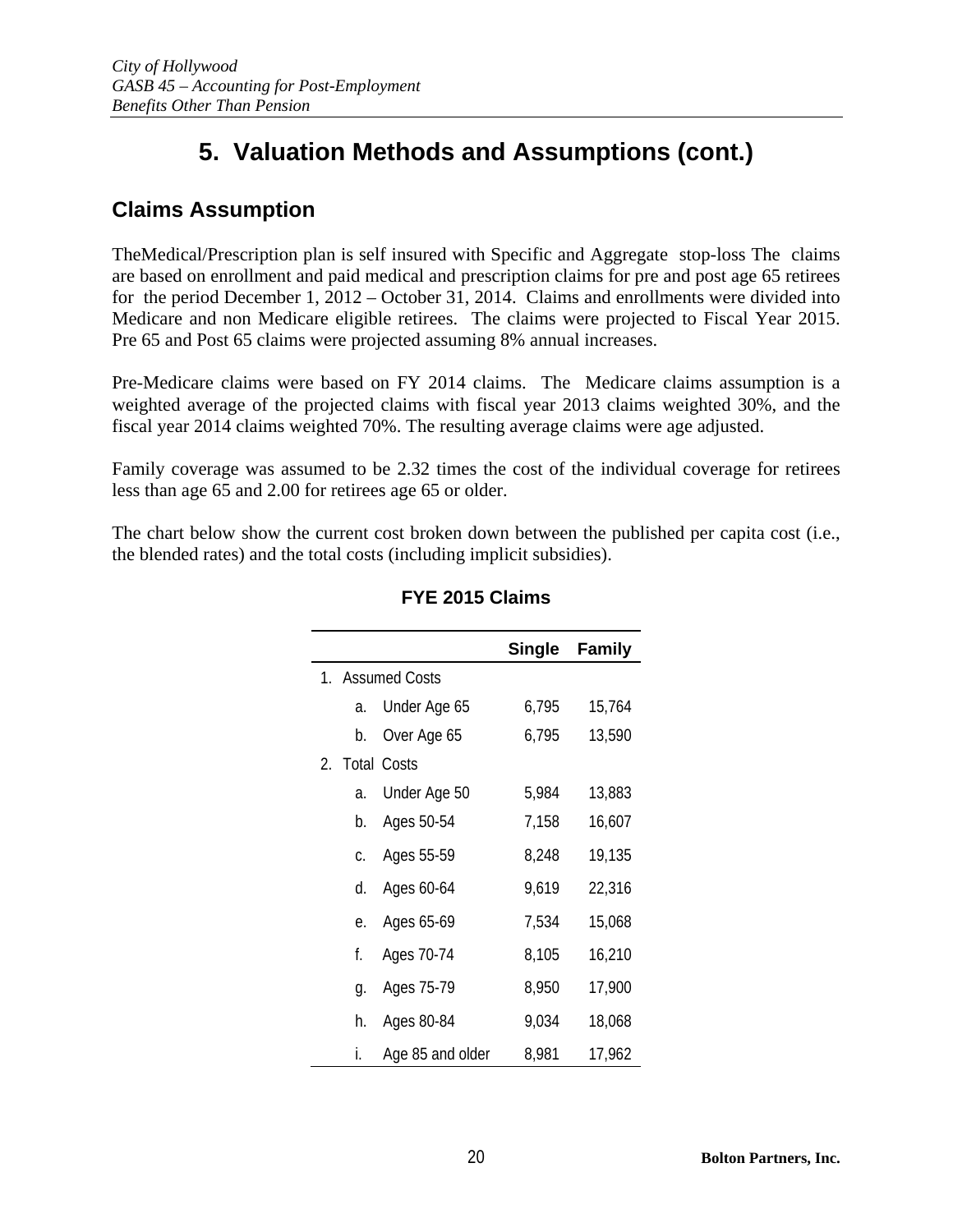## **Changes Made Since Prior Valuation**

Payroll Growth rate was decreased from 3.50% to 3.00%.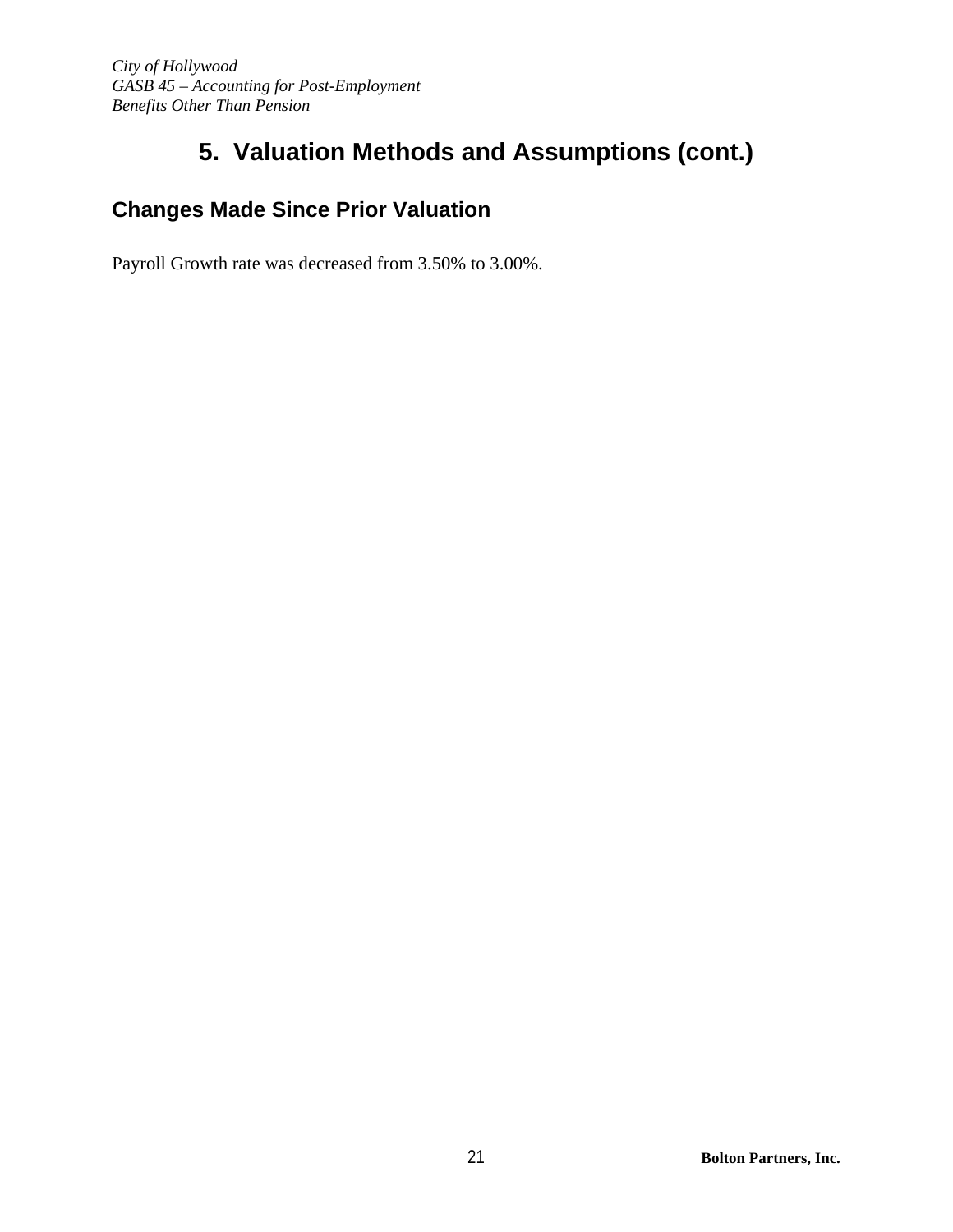# **6. Glossary**

| <b>Actuarial Accrued Liability</b>                                | The portion of the Present Value of Benefits allocated to<br>prior service.                                                                                                                                                                                                                                                                                                                                                                                                                                                                                                                                                                      |
|-------------------------------------------------------------------|--------------------------------------------------------------------------------------------------------------------------------------------------------------------------------------------------------------------------------------------------------------------------------------------------------------------------------------------------------------------------------------------------------------------------------------------------------------------------------------------------------------------------------------------------------------------------------------------------------------------------------------------------|
| <b>Annual OPEB Cost (AOC):</b>                                    | An accrual-basis measure of the periodic cost of an<br>employer's participation in an OPEB plan. The AOC is<br>equal to the ARC (see below) plus interest on the Net<br>OPEB Obligation (defined below) minus the Net OPEB<br>Obligation divided by the amortization factor.                                                                                                                                                                                                                                                                                                                                                                     |
| <b>Annual Required Contributions</b><br>of the Employer(s) (ARC): | The sum of the normal cost plus the amortization of the<br>unfunded actuarial accrued liability. This amount is the<br>first step to determining the Annual OPEB Cost (AOC).<br>There is no <i>requirement</i> to make a plan contribution.                                                                                                                                                                                                                                                                                                                                                                                                      |
| <b>Covered Group:</b>                                             | Plan members included in an actuarial valuation.                                                                                                                                                                                                                                                                                                                                                                                                                                                                                                                                                                                                 |
| <b>Employer's Contributions:</b>                                  | Contributions made in relation to the annual required<br>contributions of the employer (ARC). An employer has<br>made a contribution in relation to the ARC if the<br>employer has (a) made payments of benefits directly to<br>or on behalf of a retiree or beneficiary, (b) made<br>premium payments to an insurer, or (c) irrevocably<br>transferred assets to a trust, or an equivalent<br>arrangement, in which plan assets are dedicated to<br>providing benefits to retirees and their beneficiaries in<br>accordance with the terms of the plan and are legally<br>protected from creditors of the employer(s) or plan<br>administrator. |
| <b>Funded Ratio:</b>                                              | The actuarial value of assets expressed as a percentage<br>of the actuarial accrued liability.                                                                                                                                                                                                                                                                                                                                                                                                                                                                                                                                                   |
| <b>Healthcare Cost Trend Rate:</b>                                | The rate of change in per capita health claim costs over<br>time as a result of factors such as medical inflation,<br>utilization of healthcare services, plan design, and<br>technological developments.                                                                                                                                                                                                                                                                                                                                                                                                                                        |
| <b>Investment Return Assumption</b><br>(Discount Rate):           | The rate used to adjust a series of future payments to<br>reflect the time value of money.                                                                                                                                                                                                                                                                                                                                                                                                                                                                                                                                                       |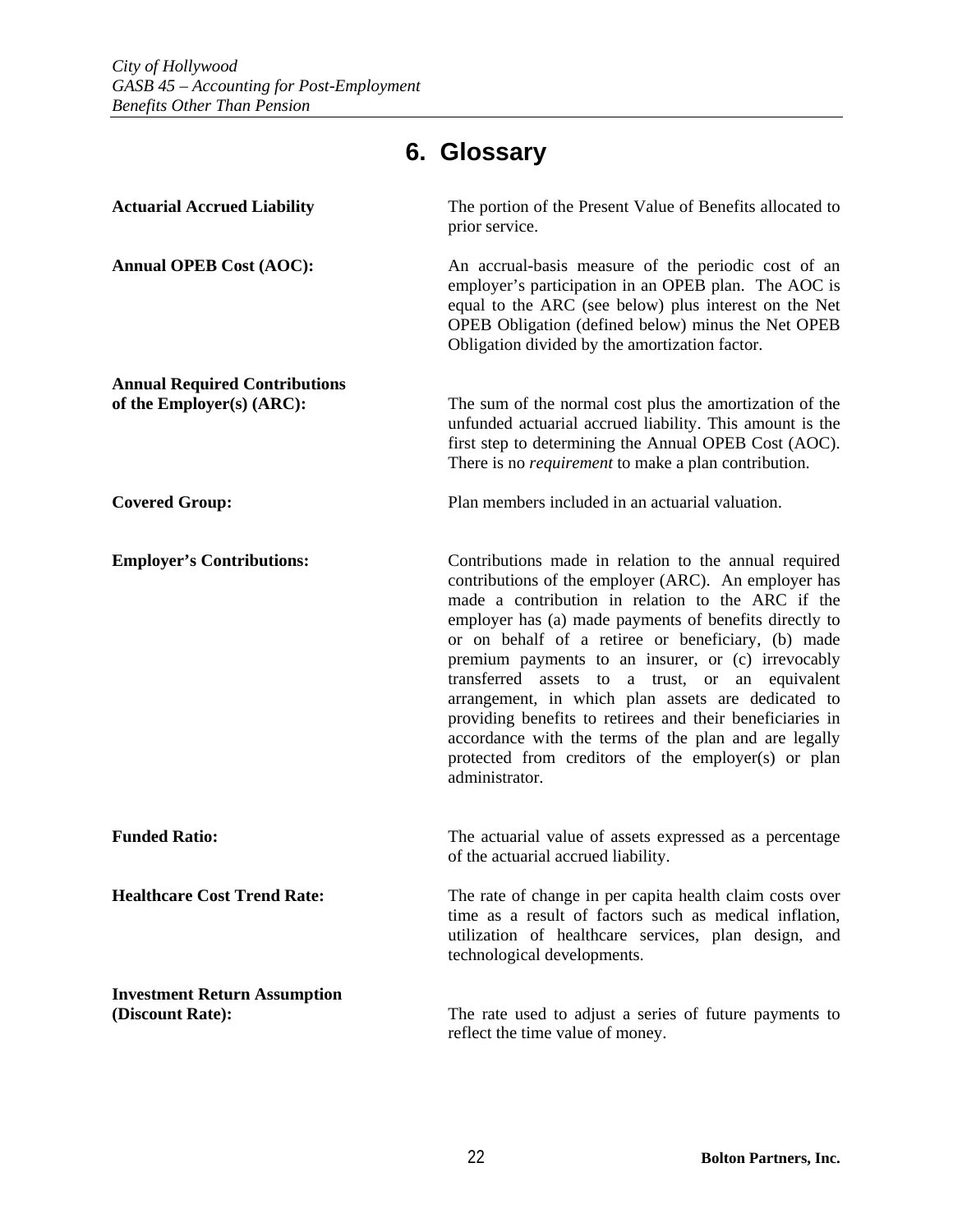# **6. Glossary (cont.)**

| <b>Level Percentage of Projected</b>            |                                                                                                                                                                                                                                                                                                                                                                                                                                              |
|-------------------------------------------------|----------------------------------------------------------------------------------------------------------------------------------------------------------------------------------------------------------------------------------------------------------------------------------------------------------------------------------------------------------------------------------------------------------------------------------------------|
| <b>Payroll Amortization Method:</b>             | Amortization payments are calculated so that they are a<br>constant percentage of the projected payroll of active<br>plan members over a given number of years. The dollar<br>amount of the payments generally will increase over<br>time as payroll increases due to inflation; in dollars<br>adjusted for inflation, the payments can be expected to<br>remain level. This method cannot be used if the plan is<br>closed to new entrants. |
| <b>Net OPEB Obligation:</b>                     | The cumulative difference since the effective date of this<br>Statement between annual OPEB cost and the<br>employer's contributions to the plan, including the<br>OPEB liability (asset) at transition, if any, and excluding<br>(a) short-term differences and (b) unpaid contributions<br>that have been converted to OPEB-related debt.                                                                                                  |
| <b>Normal Cost or Normal Actuarial</b><br>Cost: | That portion of the Present Value of plan benefits and<br>expenses which is allocated to a valuation year by the<br>Actuarial Cost Method.                                                                                                                                                                                                                                                                                                   |
| <b>OPEB Plan:</b>                               | An OPEB plan having terms that specify the amount of<br>benefits to be provided at or after separation from<br>employment. The benefits may be specified in dollars<br>(for example, a flat dollar payment or an amount based<br>on one or more factors such as age, years of service, and<br>compensation), or as a type or level of coverage (for<br>example, prescription drugs or a percentage of<br>healthcare insurance premiums).     |
| <b>Other Post-employment Benefits:</b>          | Post-employment benefits other than pension benefits.<br>Other post-employment benefits (OPEB) include post-<br>employment healthcare benefits, regardless of the type<br>of plan that provides them, and all post-employment<br>benefits provided separately from a pension plan,<br>excluding benefits defined as termination offers and<br>benefits.                                                                                      |
| Pay-as-you-go (PAYGO):                          | A method of financing a benefit plan under which the<br>contributions to the plan are generally made at about the<br>same time and in about the same amount as benefit<br>payments and expenses becoming due.                                                                                                                                                                                                                                |
| <b>Present Value of Benefits:</b>               | The PVB is the estimated amount needed to provide all<br>future OPEB benefits for current participants. There is<br>no provision for future hires.                                                                                                                                                                                                                                                                                           |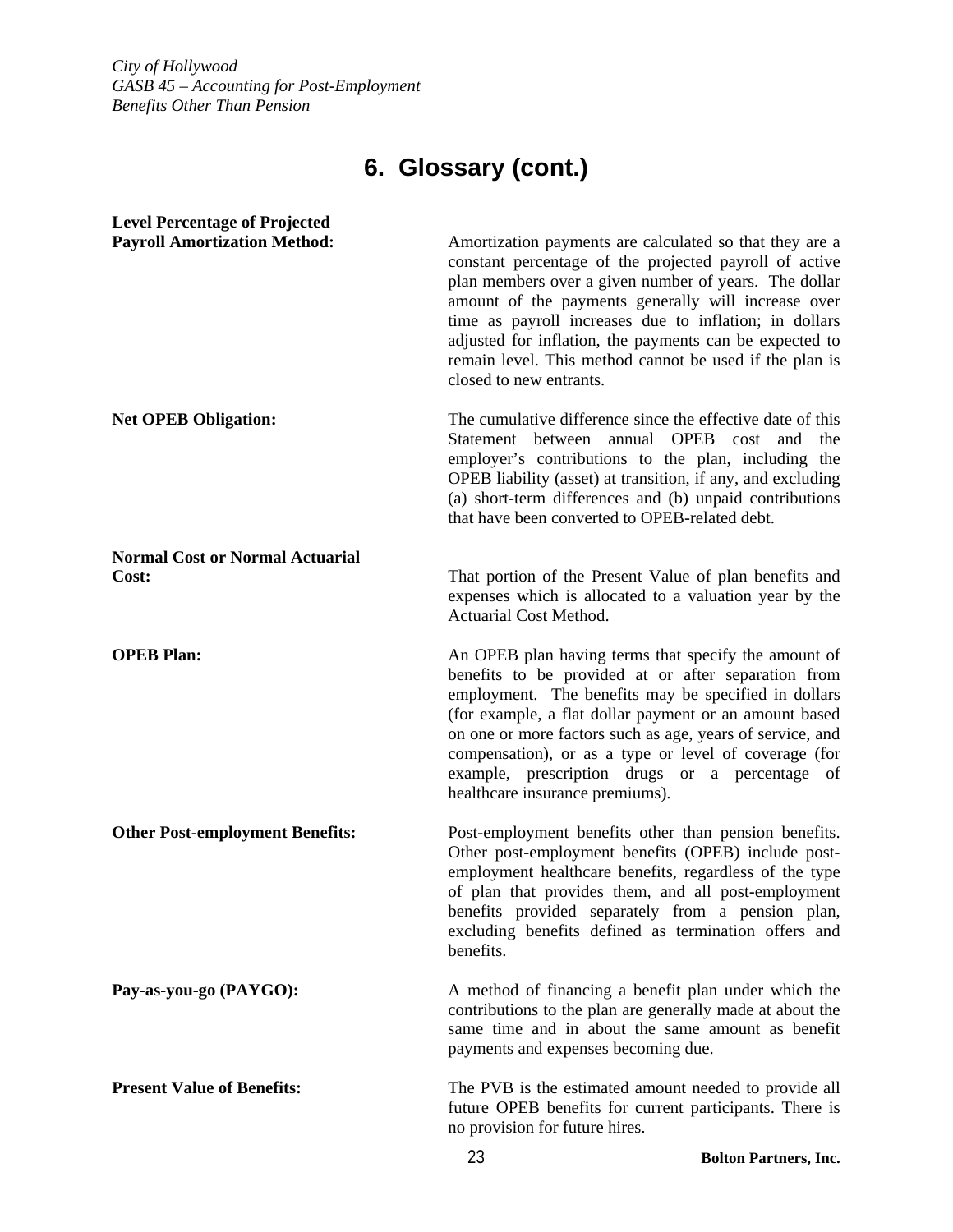### **Payroll Growth Rate: An actuarial assumption with respect to future increases** in total covered payroll attributable to inflation; used in applying the level percentage of projected payroll amortization method. **Plan Liabilities:** Obligations payable by the plan at the reporting date, including, primarily, benefits and refunds due and payable to plan members and beneficiaries, and accrued investment and administrative expenses. Plan liabilities do not include actuarial accrued liabilities for benefits that are not due and payable at the reporting date. **Plan Members:** The individuals covered by the terms of an OPEB plan. The plan membership generally includes employees in active service, terminated employees who have accumulated benefits but are not yet receiving them, and retired employees and beneficiaries currently receiving benefits. **Post-employment:** The period between termination of employment and retirement as well as the period after retirement. **Post-employment Healthcare Benefits:** Medical, dental, vision, and other health-related benefits provided to terminated or retired employees and their dependents and beneficiaries. **Select and Ultimate Rates:** Actuarial assumptions that contemplate different rates for successive years. Instead of a single assumed rate with respect to, for example, the investment return assumption, the actuary may apply different rates for the early years of a projection and a single rate for all subsequent years. For example, if an actuary applies an assumed investment return of 8% for year 20W0, 7.5% for 20W1, and 7% for 20W2 and thereafter, then 8% and 7.5% are select rates, and 7% is the ultimate rate.

## **6. Glossary (cont.)**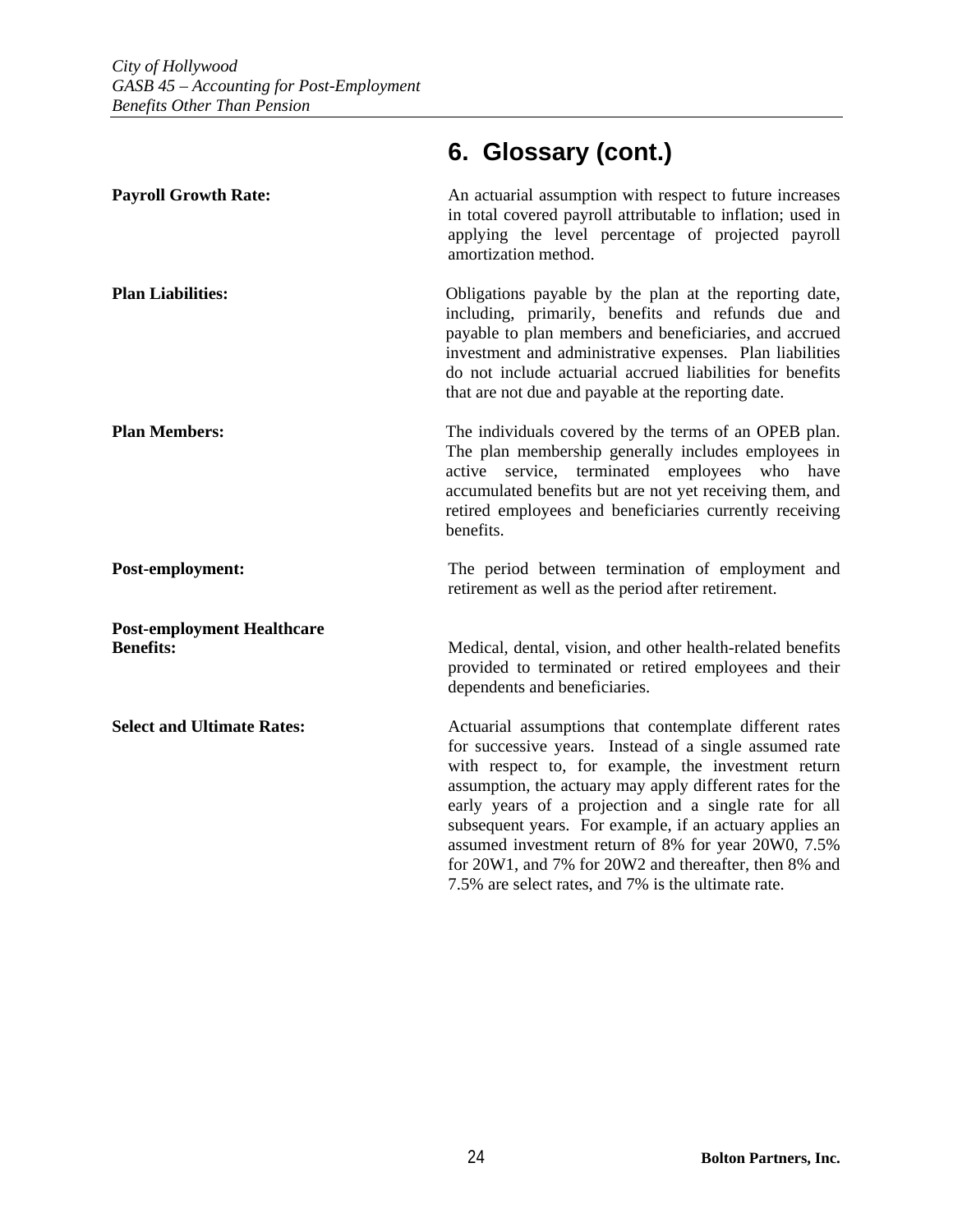## **Appendix 1**

## **CAFR Disclosures**

#### **Schedules of Employer Contributions**

| Year<br><b>Ended</b><br>September 30 | <b>Annual</b><br><b>OPEB</b><br>Cost | Actual<br>Contribution <sup>1</sup> | Percentage<br><b>Contributed</b> | <b>Net</b><br><b>OPEB</b><br><b>Obligation</b> |
|--------------------------------------|--------------------------------------|-------------------------------------|----------------------------------|------------------------------------------------|
| 2011                                 | 30,029,771                           | 7,756,270                           | 25.83%                           | 86,234,695                                     |
| 2012                                 | 27,318,512                           | 8,212,242                           | 30.06%                           | 105,340,965                                    |
| 2013                                 | 29,092,887                           | 9,419,309                           | 32.38%                           | 125,014,543                                    |
| 2014                                 | 29,095,000                           | 10,242,000                          | 35.20%                           | 143,867,543                                    |
| 2015                                 | 30,647,000                           | 10,652,000                          | 34.76%                           | 163,862,543                                    |

1/ sum of estimated retiree medical payments plus scheduled trust contributions

#### **Schedule of Funding Progress**

| <b>Measurement</b> | <b>Actuarial</b> | <b>Actuarial</b> | <b>Unfunded</b> | <b>Funded</b> | <b>Covered</b> | <b>UAAL</b> as a |
|--------------------|------------------|------------------|-----------------|---------------|----------------|------------------|
| Date               | Value of         | Accrued          | AAL             | <b>Ratio</b>  | <b>Payroll</b> | $%$ of           |
|                    | <b>Assets</b>    | <b>Liability</b> | (UAAL)          | (a)/(b)       | (c)            | Covered          |
|                    | (a)              | (AAL)            | $(b)-(a)$       |               |                | <b>Payroll</b>   |
|                    |                  | (b)              |                 |               |                | $[(b)-(a)]/(c)$  |
| 10/1/2010          | 0                | 433,363,309      | $0.00\%$        | 433,363,309   |                |                  |
| 10/1/2011          | 0                | 369,686,728      | 0.00%           | 369,686,728   |                |                  |
| 10/1/2012          | 0                | 388,256,996      | 0.00%           | 388,256,996   |                |                  |
| 10/1/2013          | 0                | 389,593,000      | 0.00%           | 389,593,000   |                |                  |
| 10/1/2014          | 0                | 405,131,000      | 0.00%           | 405,131,000   |                |                  |

1/ Intentionally left blank, OPEB benefits are unrelated to pay and accordingly, Bolton Partners does not have this information.

The schedule of funding progress presented as required supplementary information (RSI) following the notes to financial statements, present multiyear trend information about whether the actuarial values of the plan assets are increasing or decreasing over time relative to the AALs for benefits.

The City's annual contribution is based on annual actuarial valuations.

| <b>Actuarial Cost Method:</b>  | Entry Age Normal                                                   |  |
|--------------------------------|--------------------------------------------------------------------|--|
| <b>Amortization Method:</b>    | Closed                                                             |  |
| <b>Amortization Period</b>     | 23 (as of October 1, 2013)                                         |  |
| <b>Asset Valuation Method:</b> | <b>Market Value of Assets</b>                                      |  |
| <b>Actuarial Assumptions</b>   |                                                                    |  |
| Discount Rate:                 | 4.00% for FYE 2014 and FYE 2015                                    |  |
| Payroll Increase               | 3.00%                                                              |  |
| <b>Medical Trend</b>           | The trend table is adjusted for the Cadillac Tax. The rate in 2050 |  |
|                                | Pre-65 is 5.26% and Post-65 is 4.80%.                              |  |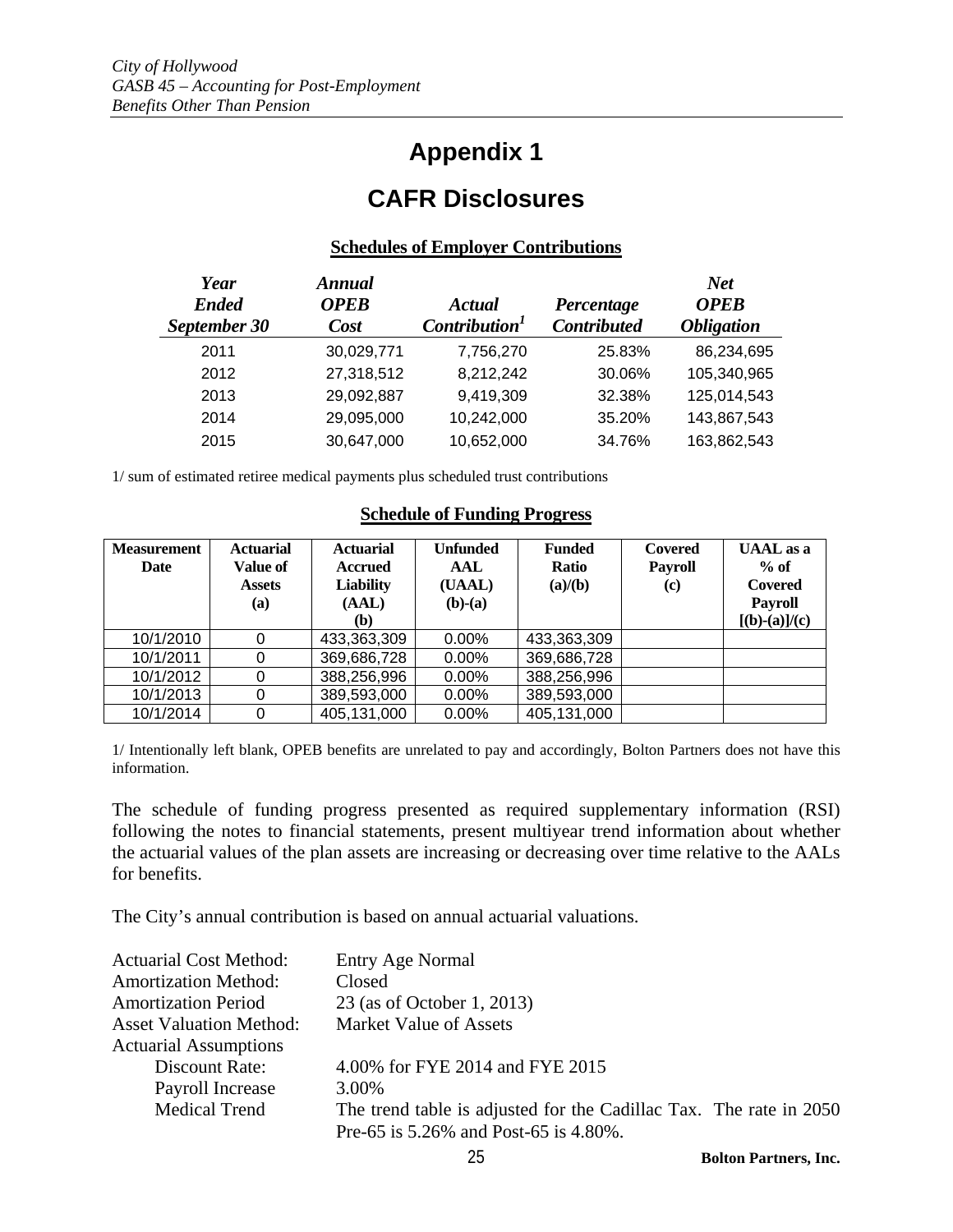# **Appendix 2**

## **The Actuarial Valuation Process**

### **Step 1 – Determining the Present Value of Benefits**

The first step of the actuarial valuation process is to determine the Present Value of Benefits (PVB). The PVB represents the estimated amount needed to provide all future OPEB benefits.

For a retiree it is based on the following assumptions:

- The current cost of medical benefits
- How fast medical costs will increase (medical trend)
- Mortality

For an employee it *also* considers the following assumptions:

- How many employees will leave before becoming eligible for the benefit
- At what age will employees retire
- What percentage of eligible retirees will elect coverage
- What percent of eligible retirees will have spouse coverage

Based on these assumptions, the actuary estimates a payment stream for each year in the future.

The streams of payments are discounted to the valuation date using a discount rate. The discount rate is similar to the rate of return you would expect to earn on funds in a bank or other investment vehicle. The sum of the discounted payment stream is the PVB.

#### **Step 2 – The Actuarial Funding Method**

If the entire present value of benefits was deposited into a trust when every new employee was hired, there would be (in the absence of actuarial losses caused by experience different than that assumed) no cost after the first year. The goal of an actuarial funding method is to spread the present value of benefits throughout the employee's career.

Accordingly, the second step of an actuarial valuation is to divide the Present Value of Benefits into three components:

- The normal cost (the liability accrual for the year)
- The accrued liability (the liability amount allocated for past service)
- The present value of future normal costs (the liability amount allocated to the future)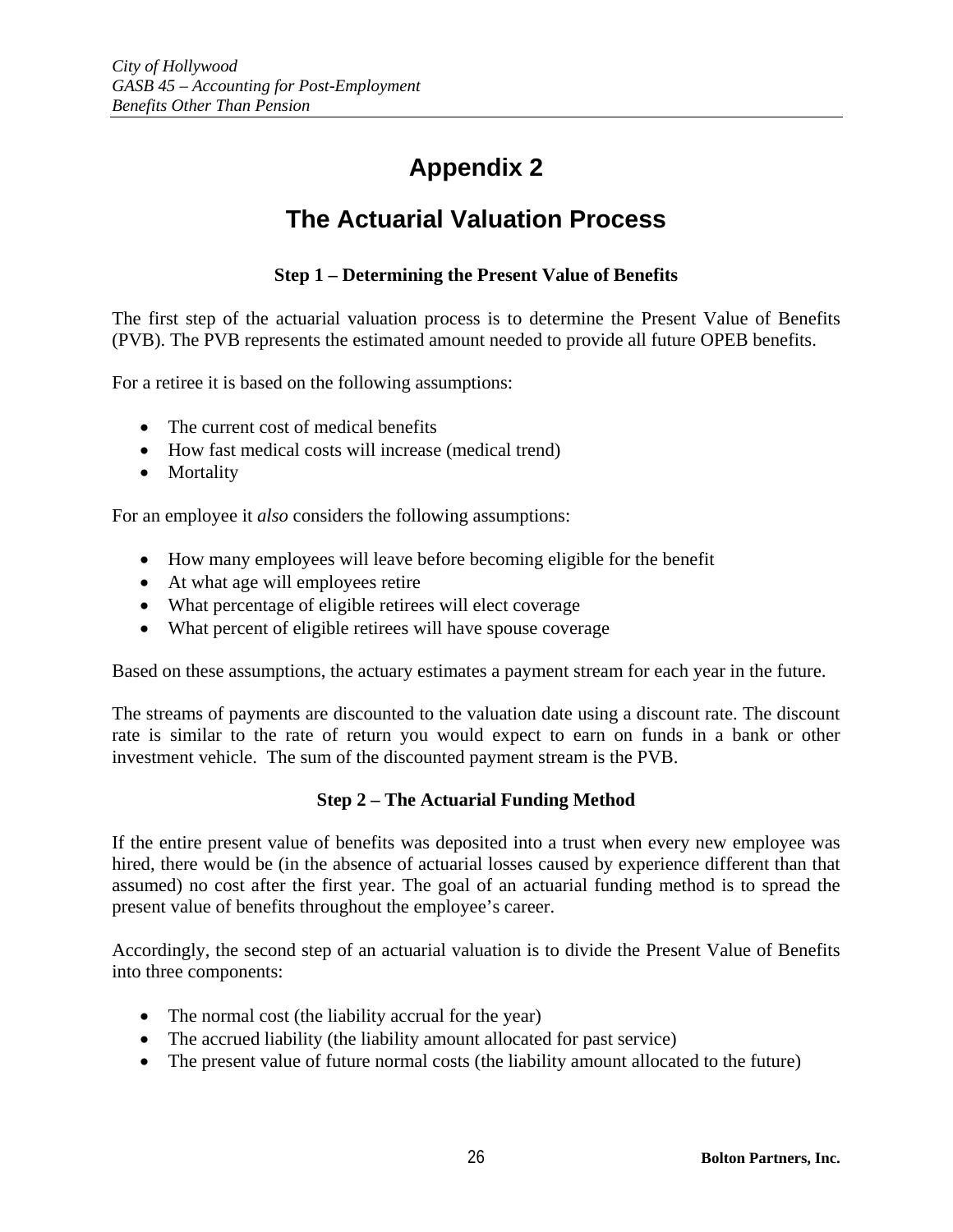# **Appendix 2 (cont.)**

## **The Actuarial Valuation Process (cont.)**

The following chart illustrates the 3 components of the Present Value of Benefits:



For a retired employee, the present value of benefits equals the accrued liability.

### **Step 3 – Determining the Annual Required Contribution (ARC)**

Under the GASB standard, the Annual required contribution is equal to the sum of the:

- Normal Cost and
- An Amortization Payment of the Unfunded Accrued Liability

The unfunded accrued liability is equal to the accrued liability minus the assets (if any).

The amortization payment is not a straight line amortization payment. It is more like a mortgage payment on a house. It includes interest on the unfunded liability and a principal payment, and is designed to be a level payment. This could mean level as in a dollar payment, or as a level percentage of payroll. If it is a level percentage of payroll, the payment amount will increase as payroll increases.

Under the GASB standard, this payment period could be up to 30 years.

Also under the GASB standard, the payment period could be "closed" or "open". A "Closed" payment period decreases each year. The unfunded amount will be zero at the end of the payment period. An "Open" payment period is reset each year to 30 years. The effect of resetting the payment period each year is similar to refinancing a loan every year. The loan will never be repaid.